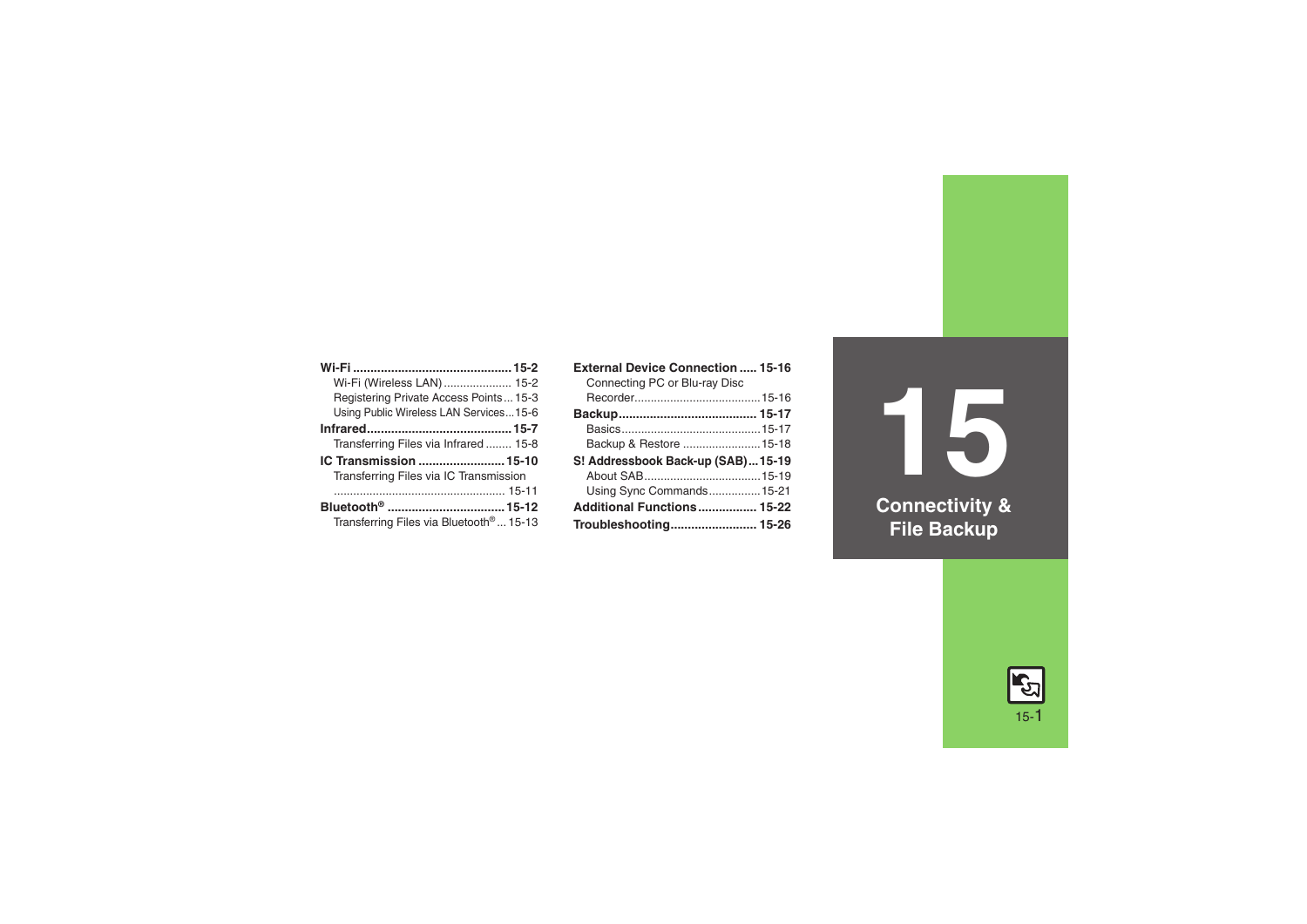# <span id="page-1-1"></span><span id="page-1-0"></span>**Wi-Fi (Wireless LAN)**

940SH supports wireless LAN (hereafter "Wi-Fi") that enables Internet connection via private Wi-Fi network, public wireless LAN service, etc. Handset connects to the Internet via Wi-Fi automatically whenever possible, allowing high-speed communication without switching networks. Subscription to Keitai Wi-Fi is required to use Yahoo! Keitai and PC Site Browser over Wi-Fi.



#### **Advanced**



**O[Disabling Wi-Fi](#page-21-1) C**[Showing confirmation when switching networks](#page-21-2) C[Protecting access point information by Handset Code](#page-21-3) C[Specifying channel range](#page-21-4) ([Opening access point properties](#page-21-5) ([Opening Wi-Fi-related handset properties](#page-21-6) (**[P.15-22](#page-21-1)**)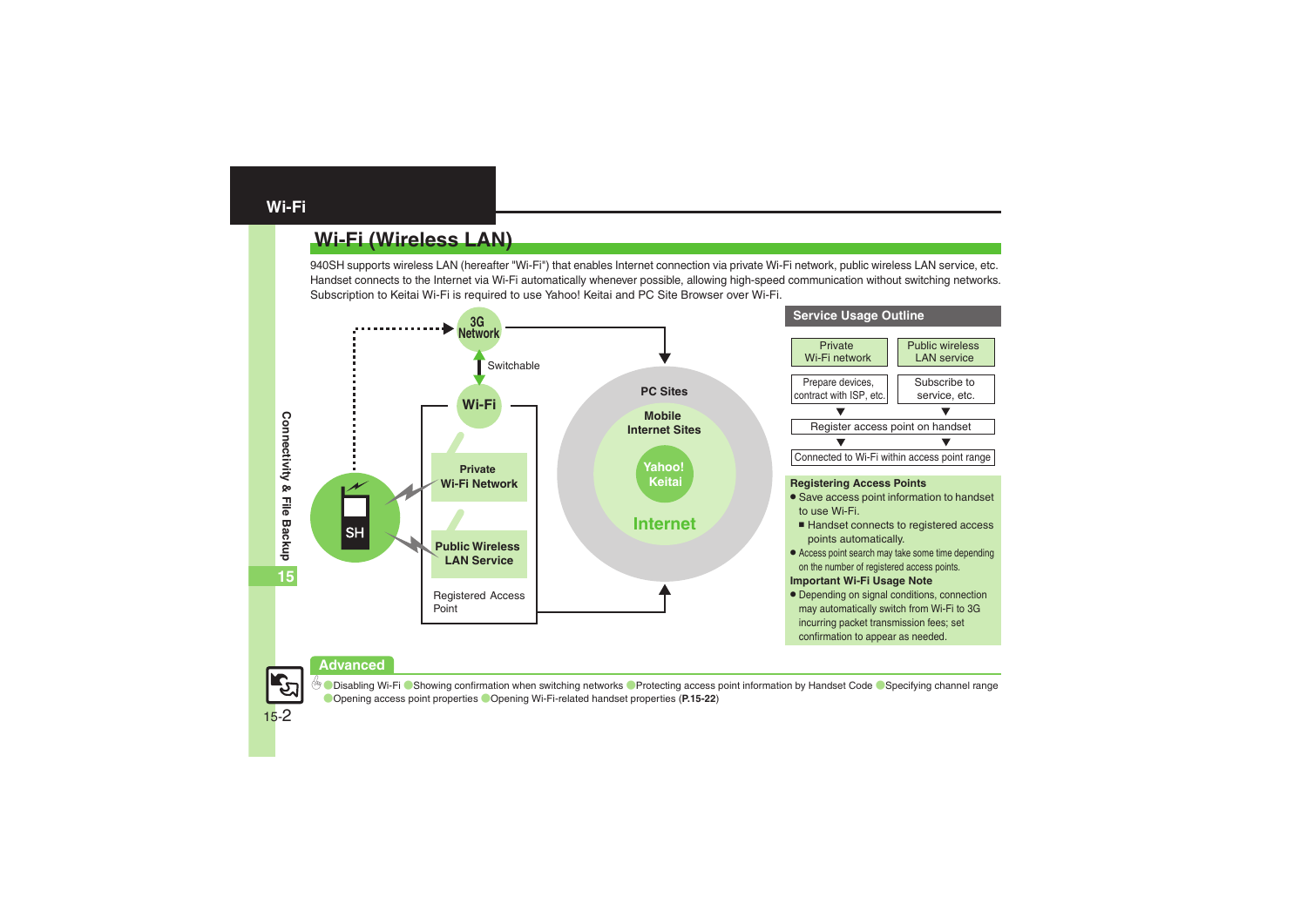# <span id="page-2-0"></span>**Registering Private Access Points**

- . Broadband connection, ISP subscription and Wi-Fi access point are required.
- . To connect to corporate access points, consult the system administrator for settings.
- . Configure settings on Wi-Fi access points beforehand. (For details, see the access point guide.)
- . Access point information (SSID, authentication method, encryption method, security key, etc.) is unique to each access point. Check it beforehand.

### **Using AOSS**<sup>=</sup> **or WPS**

AOSS<sup>™</sup> and WPS are systems/standards for easy access point registration and security configuration; available on compatible Wi-Fi access points.

**Using AOSS™**  $\circledbullet \Rightarrow$  *Tools*  $\Rightarrow$   $\circledbullet \Rightarrow$   $\circledcirc$ <br>*Connectivity*  $\Rightarrow$  *Wi-Fi*  $\Rightarrow$   $\circledbullet$  $Wi-Fi$ 



Wi-Fi Menu





Create Profile Menu

. A confirmation appears if no access point is registered. Read the message and press  $\odot$ .

```
Create by AOSS \blacklozenge \odot
```
 If not using Yahoo! Keitai or PC Site Browser over Wi-Fi, press  $\textcircled{3}$  before  $\textcircled{4}$ .



- Follow onscreen instructions.
- $\bullet$  To cancel, press  $\circledcirc$ .
- . Handset connects to Wi-Fi upon completion of registration (Switch On/Off: *On*).



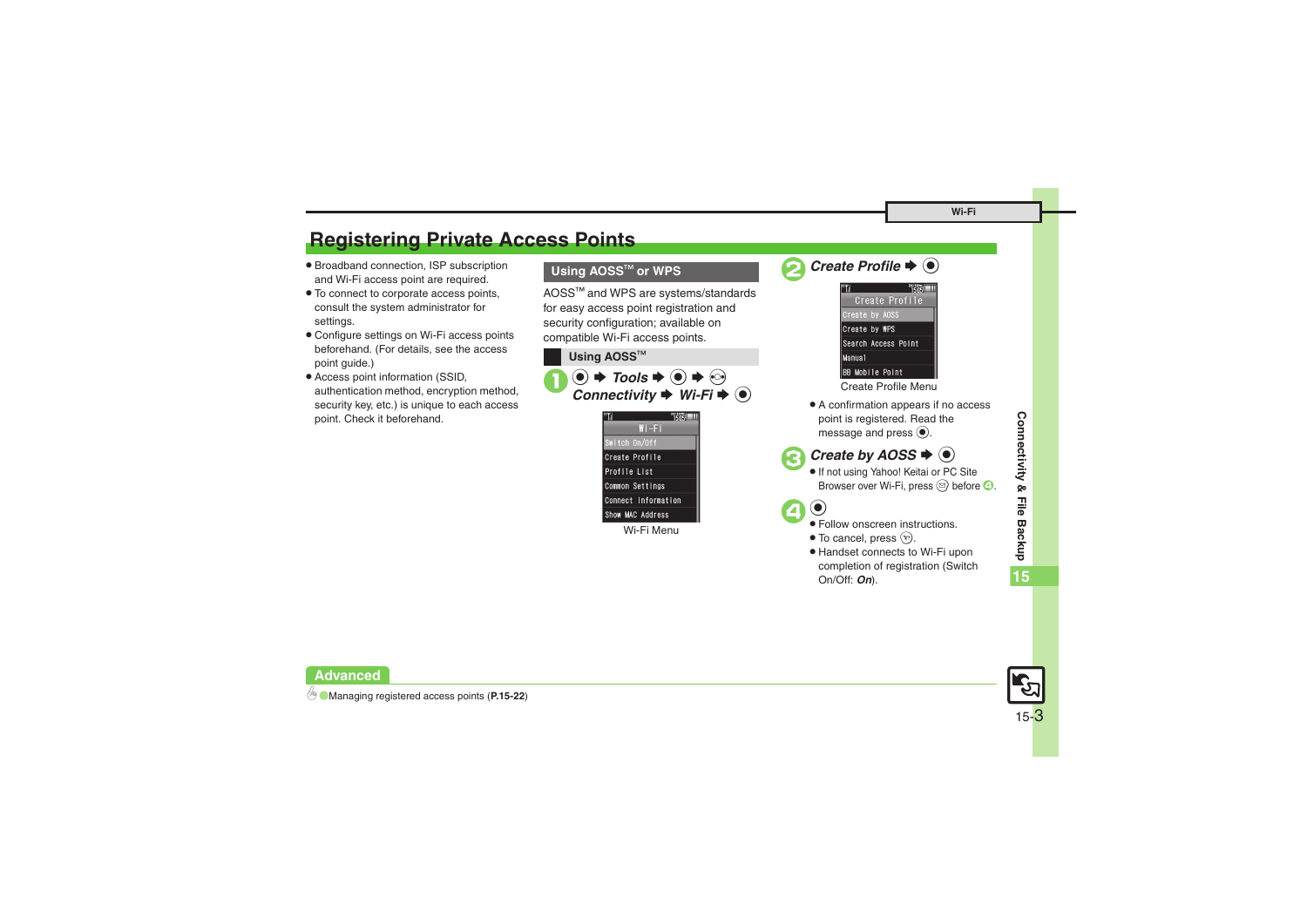#### **Wi-Fi**

#### **Using WPS**

Example: Push Button Configuration (PBC) method

# In Create Profile menu, Create by WPS  $\bigstar$   $\circledcirc$

. If not using Yahoo! Keitai or PC Site Browser over Wi-Fi, press  $\circledcirc$  before  $\bullet$ .



- $\odot$
- Follow onscreen instructions.
- $\bullet$  To cancel, press  $\circledcirc$ .
- . Handset connects to Wi-Fi upon completion of registration (Switch On/Off: *On*).

#### **Using PIN Method**

● Enter an eight-digit number (PIN) generated by handset into the access point. After  $\mathbf{0}, \Omega$   $\Rightarrow$  *PIN entry*  $\Rightarrow$   $\odot$   $\Rightarrow$   $\odot$ ◆ Enter number on Display into access point  $\blacktriangleright$   $\textcircled{\scriptsize{\bullet}}$ 





 $t \blacktriangleright @$ 

Select access point  $\blacktriangleright$  ( $\blacklozenge$ )

Enter corresponding<br>security key  $\blacktriangleright$  ( $\blacklozenge$ )



## $Yes$   $\blacklozenge$   $\blacklozenge$

 Handset connects to Wi-Fi (Switch On/Off: *On*).

#### **If Encryption Method is WEP**

 $\bullet$  After  $\odot$ , authentication method selection window opens. Select a method according to the access point.

**15**



#### **Advanced**

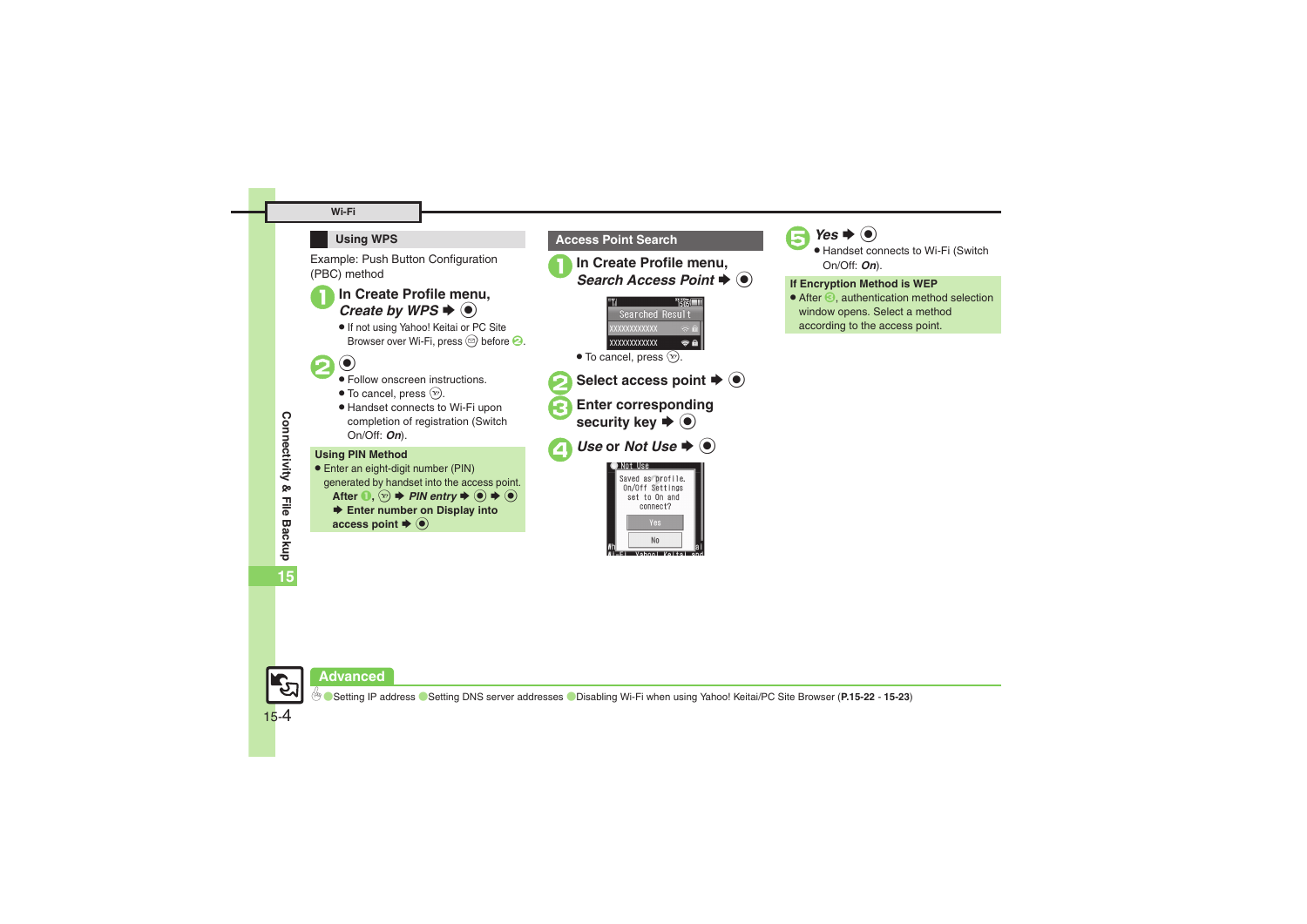#### **Registering Access Points Manually**

Check access point information beforehand.

| Crieck access point information beforehand. |                                                                                                                          |
|---------------------------------------------|--------------------------------------------------------------------------------------------------------------------------|
| <b>Major Items</b>                          |                                                                                                                          |
| <b>Access Point Profile</b>                 |                                                                                                                          |
| <b>Profile Name</b>                         | Enter a name                                                                                                             |
| <b>SSID</b>                                 | Enter the same SSID as<br>the access point                                                                               |
| Security                                    |                                                                                                                          |
| <b>Authentication</b><br>Method             | Supported authentication<br>methods vary by access<br>point; set accordingly                                             |
| Encryption<br><b>Method</b>                 | Supported encryption<br>methods vary by<br>authentication method; set<br>according to access point                       |
| <b>Security Key</b>                         | Enter the security key<br>(also called "encryption<br>key," "network key" or<br>"passphrase") set on the<br>access point |

#### <span id="page-4-0"></span>**Entering Information**

Example: Authentication Method is WPA-PSK or WPA2-PSK.





Security Menu

uthentication Method Encryption Method Security Key



Connectivity & File Backup **Connectivity & File Backup 15**

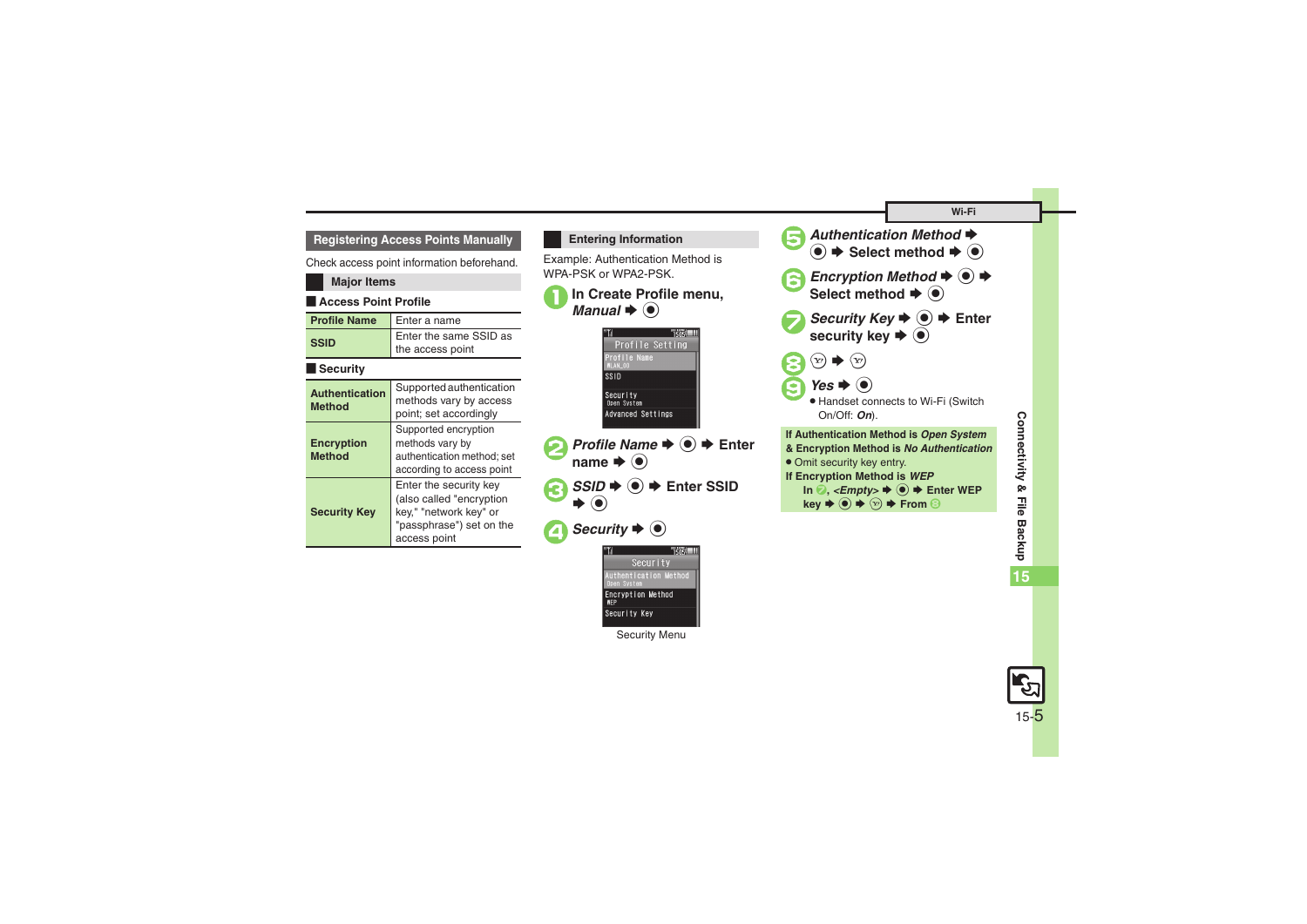#### **Wi-Fi**

# <span id="page-5-0"></span>**Using Public Wireless LAN Services**

- **•** Subscription with the corresponding service provider, etc. is required.
- . Access point information (SSID, authentication method, encryption method, security key, etc.) is unique to each access point. Check it beforehand.
- . Subscription to Keitai Wi-Fi provides access to BB mobilepoint service. For more about BB mobilepoint, see SOFTBANK TELECOM Website (**P.17-23**).

**Using BB mobilepoint**



Create Profile Menu

. A confirmation appears if no access point is registered. Read the message and press  $\odot$ .



#### **Using Other Public Wireless LAN Services**

- . Check public wireless LAN service information beforehand.
- . **Connection to some public wireless LAN services may not be possible.**
- 

**In Create Profile menu,**  $\mathbf{l} \blacktriangleright \mathbf{\Theta}$ 



2**Complete fields** .

 For details, see **[P.15-5](#page-4-0)** "Entering Information."

- *Advanced Settings*  $\rightarrow$  <sup>●</sup> → *WISPr Settings*  $\rightarrow$  ●
- $Use ID \Rightarrow$   $\textcircled{\textcircled{\textcirc}} \Rightarrow$  Enter ID  $\Rightarrow$   $\textcircled{\textcircled{\textcirc}}$
- *Password*  $\bigcirc$   $\bigcirc$   $\bigcirc$  Enter password  $\bigcirc$
- *Switch On/Off*  $\triangle$  ( $\odot$ )  $\triangle$  *On*  $\blacktriangleright$  (0)



**8***Yes* **→ ⊙**<br>• Handset connects to Wi-Fi (Switch On/Off: *On*).



**Connectivity & File Backup**

Connectivity & File Backup

**15**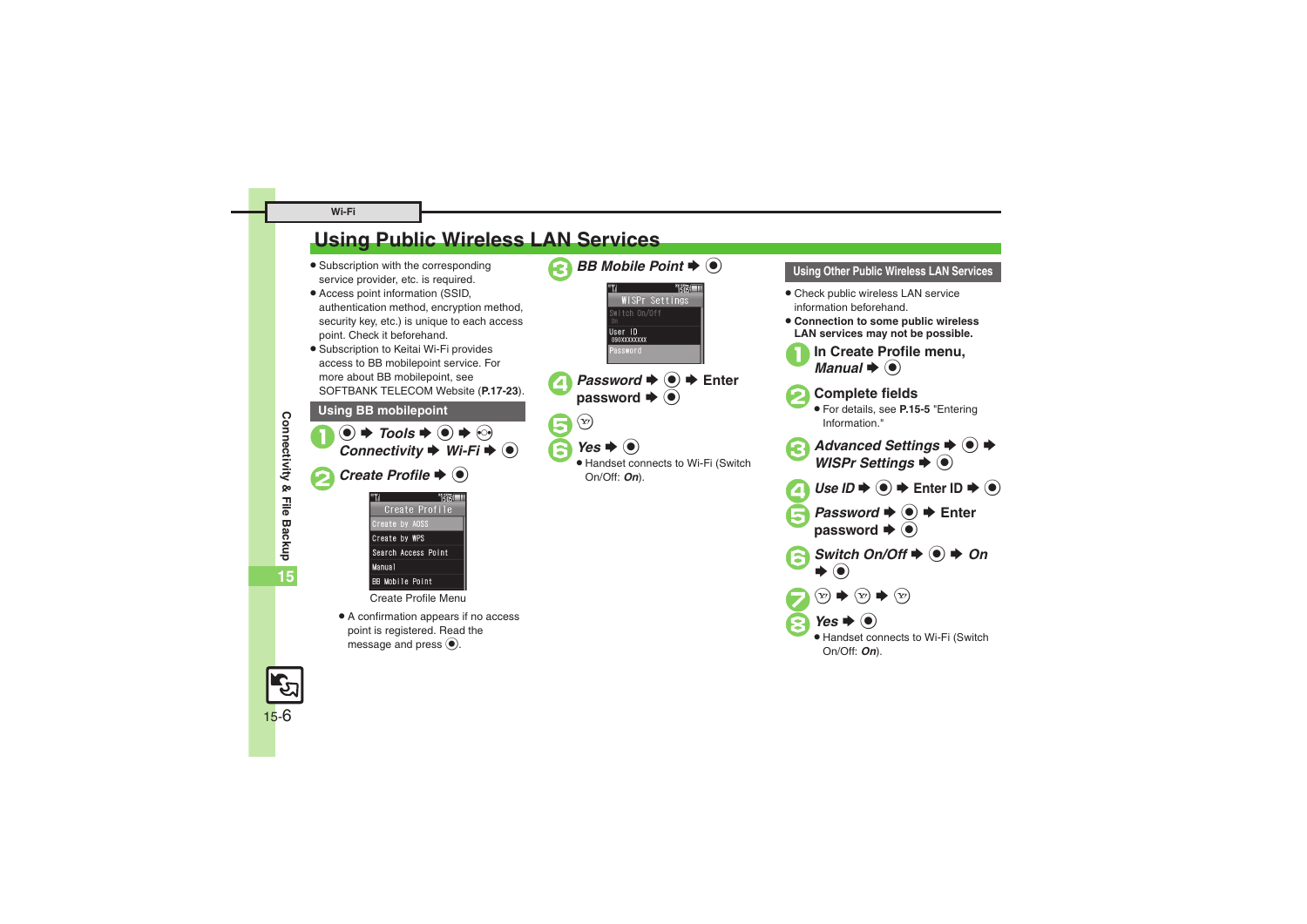# **Infrared**

Wirelessly transfer files between 940SH and compatible devices.

940SH supports IrSimple™ high-speed wireless communications protocol; exchange large image files instantly with compatible mobile phones, printers, etc.

#### <span id="page-6-1"></span>**Transferable Files**



- . Copy/forward protected files are not transferable.
- . Some files may not be transferable; some settings may be lost, or files may not be saved properly. For details, see "Troubleshooting" at the end of this chapter.

#### **Getting Started**

#### **Infrared Precautions**

Align Infrared Ports of both devices.

. Handset cannot receive connection requests during Software Update.



- . Do not place objects between devices.
- . Keep Infrared Ports aligned during transfer.
- . Do not look into Infrared Port during infrared transmissions. Eyesight may be affected.
- . 940SH complies with IrMC 1.1, however, some files may not transfer properly.

#### <span id="page-6-0"></span>**Transfer Options**

| <b>One File</b><br><b>Transfer</b> | Transfer single files                                                   |
|------------------------------------|-------------------------------------------------------------------------|
| <b>All File</b><br><b>Transfer</b> | Transfer all files by function                                          |
| <b>IrSS</b><br><b>Transfer</b>     | Exchange single image files<br>with compatible devices at<br>high speed |

- . Some transfer options may be unavailable depending on file type.
- . Transfer Memory Card files one by one.

#### **Authorization Code**

. Four-digit code required for Infrared transfers. All File Transfers possible when codes match. (Authorization Code is changeable for each transfer.)

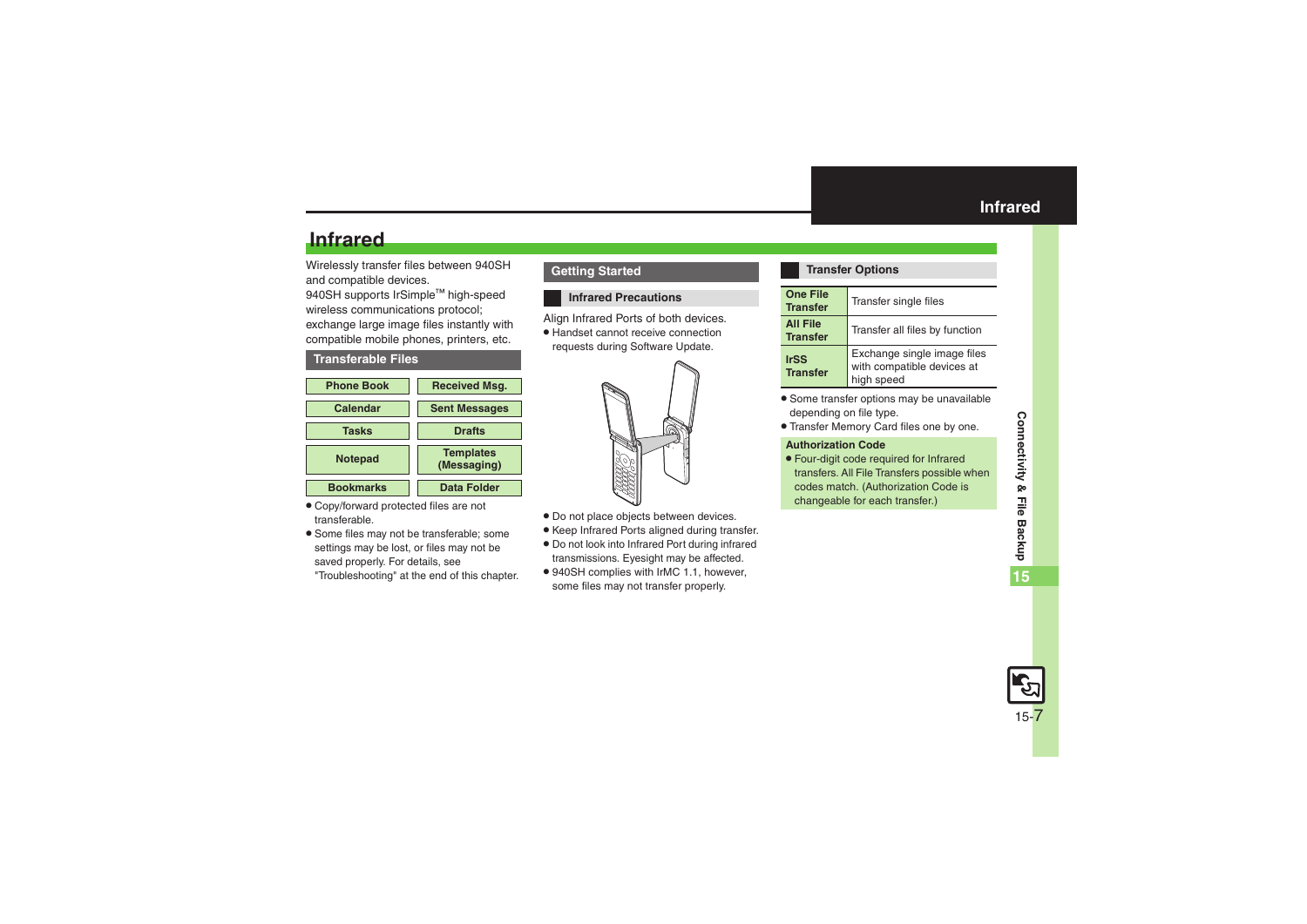# <span id="page-7-0"></span>**Transferring Files via Infrared**





0([Activating Infrared via Main Menu](#page-22-2) ([Sending images via IrSS Transfer without reducing size](#page-22-3) (**[P.15-23](#page-22-2)**)

Connectivity & File Backup **Connectivity & File Backup**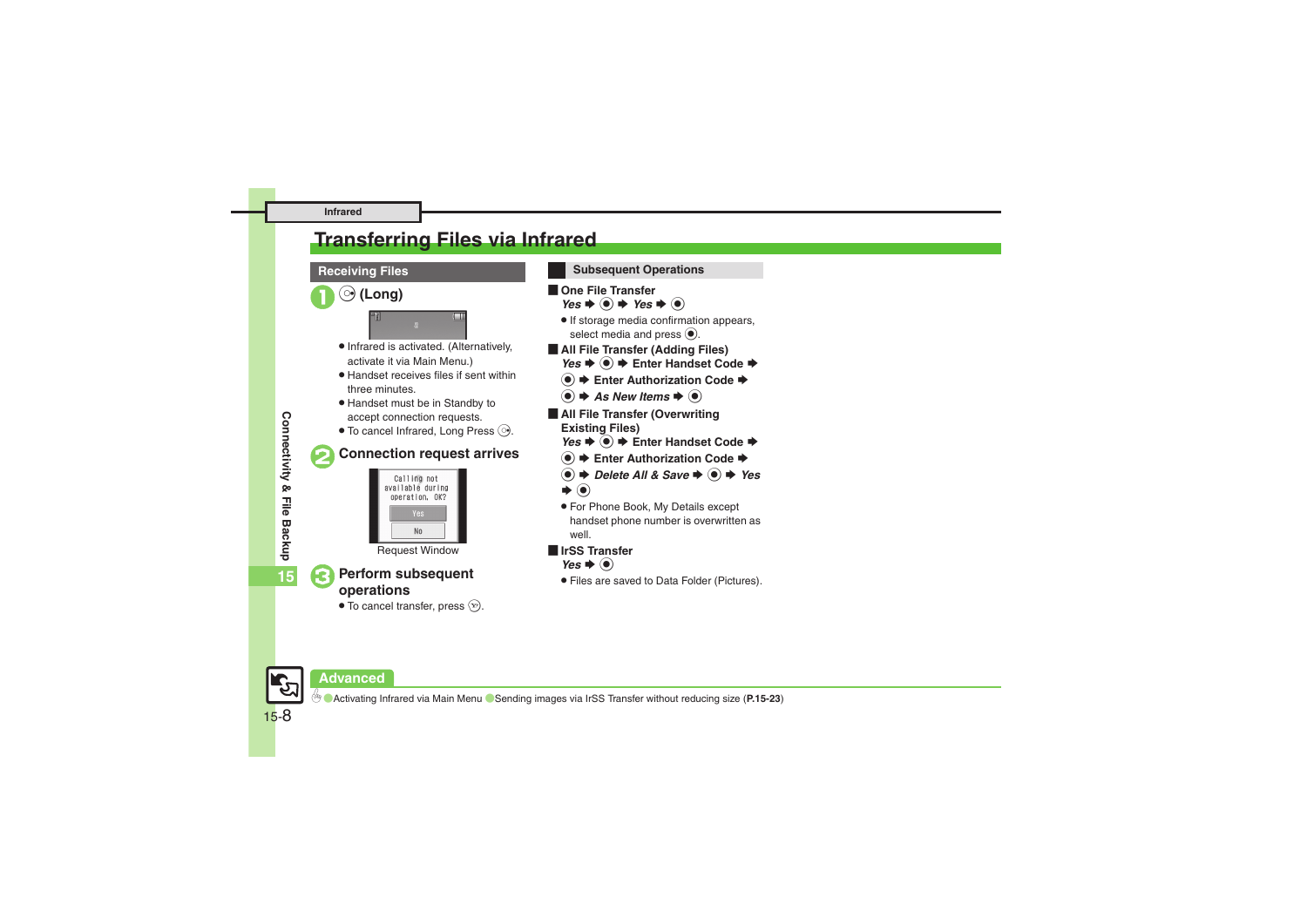





 $\mathbf 0$ 



b **C** [Sending My Details](#page-22-4) C [Sending non-Phone Book files](#page-22-5) ([P.15-23](#page-22-4))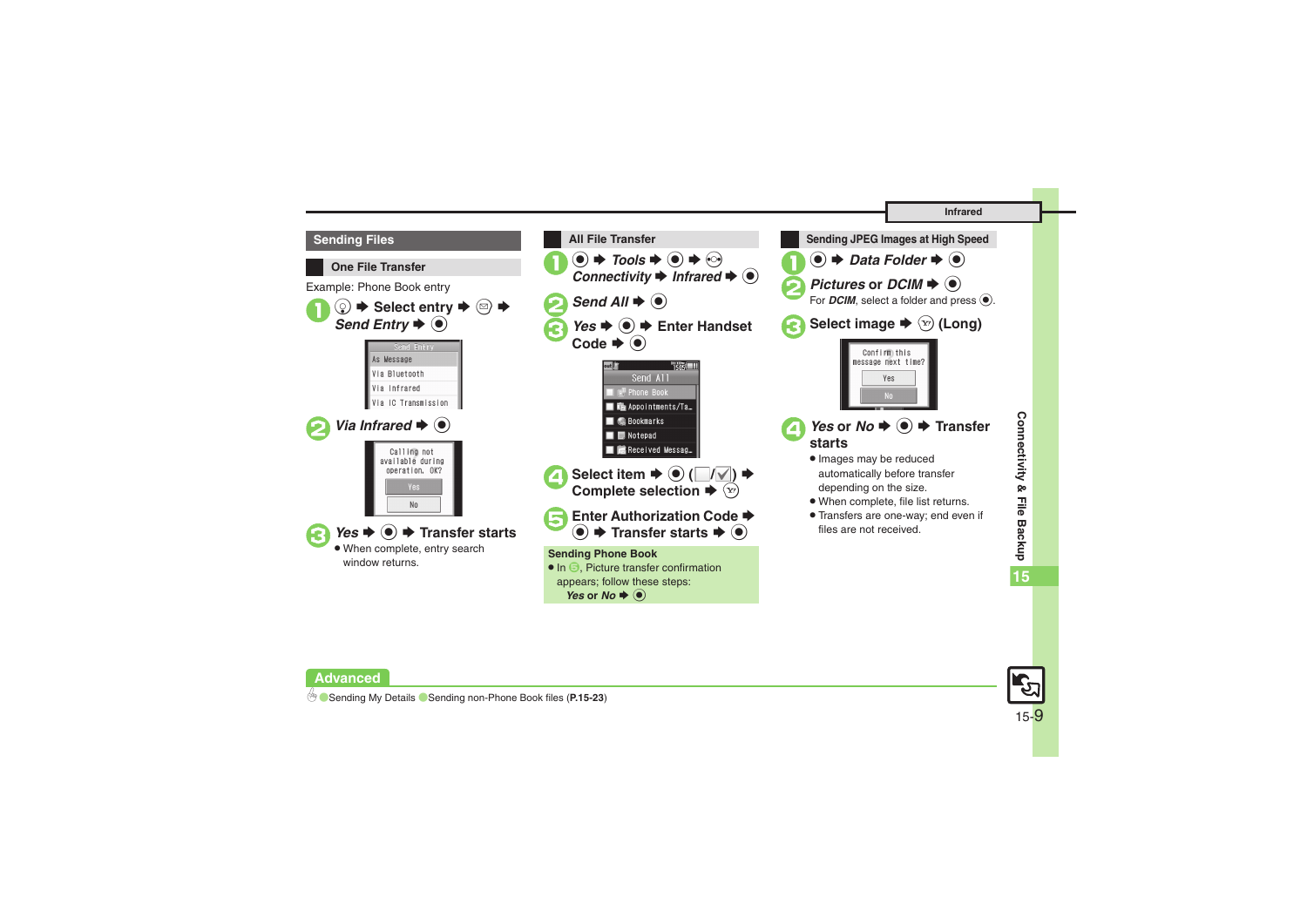# <span id="page-9-0"></span>**IC Transmission**

# **IC Transmission**

Wirelessly transfer files between 940SH and compatible devices.

- . For transferable files, see **[P.15-7](#page-6-1)**.
- . Cancel IC Card Lock beforehand.
- . Disconnect Headphones, USB Cable and AC Charger beforehand.

### **Getting Started**

#### **IC Transmission Precautions**

Align  $\Omega$  logos of both devices.



Keep  $\Omega$  logos aligned during transfer.

#### **Transfer Options**

| <b>One File</b><br><b>Transfer</b> | Transfer single files          |
|------------------------------------|--------------------------------|
| <b>All File</b><br><b>Transfer</b> | Transfer all files by function |

- . Some transfer options may be unavailable depending on file type.
- . Transfer Memory Card files one by one.

#### **Authorization Code**

. Four-digit code required for IC transfers. All File Transfers possible when codes match. (Authorization Code is changeable for each transfer.)



**Advanced**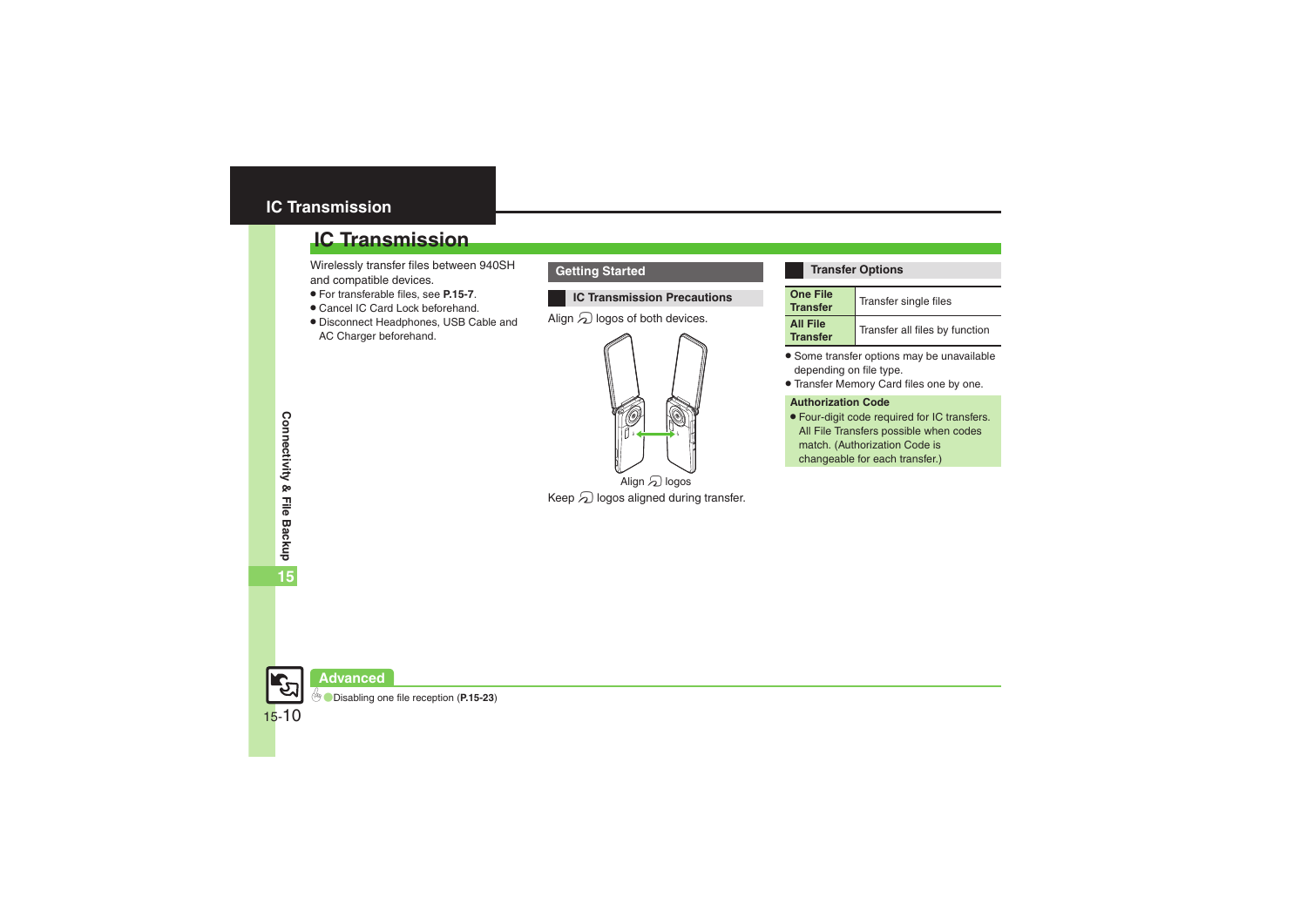# <span id="page-10-0"></span>**Transferring Files via IC Transmission**

#### **Receiving Files**



Calling not available during operation, OK?  $N<sub>0</sub>$ 

Request Window

. Handset must be in Standby to accept connection requests.



 $\bullet$  To cancel transfer, press  $\circledcirc$ .

#### **Subsequent Operations**

 $\blacksquare$  One File Transfer  $Yes$   $\bullet$   $\odot$   $\bullet$  *Yes*  $\bullet$   $\odot$ 

. If storage media confirmation appears, select media and press  $\odot$ .

[ **All File Transfer (Adding Files)** *Yes*  $\bullet$  **●**  $\bullet$  Enter Handset Code  $\bullet$ 

**(●)**  $\blacktriangleright$  **Enter Authorization Code →** 

0([Sending My Details](#page-22-7) ([Sending non-Phone Book files](#page-22-8) (**[P.15-23](#page-22-6)**)

 $\bullet$   $\bullet$  As New Items  $\bullet$   $\bullet$ 

**Advanced**

- **E** All File Transfer (Overwriting **Existing Files)** *Yes*  $\bigcirc$   $\bigcirc$   $\bigstar$  Enter Handset Code  $\bigcirc$  **③** 
	- **Enter Authorization Code → + +**

*Delete All & Save*  $\rightarrow$  ●  $\rightarrow$  *Yes*  $\rightarrow$  ●

. For Phone Book, My Details except handset phone number is overwritten as well.

#### **Sending Files**





Connectivity & File Backup **Connectivity & File Backup 15**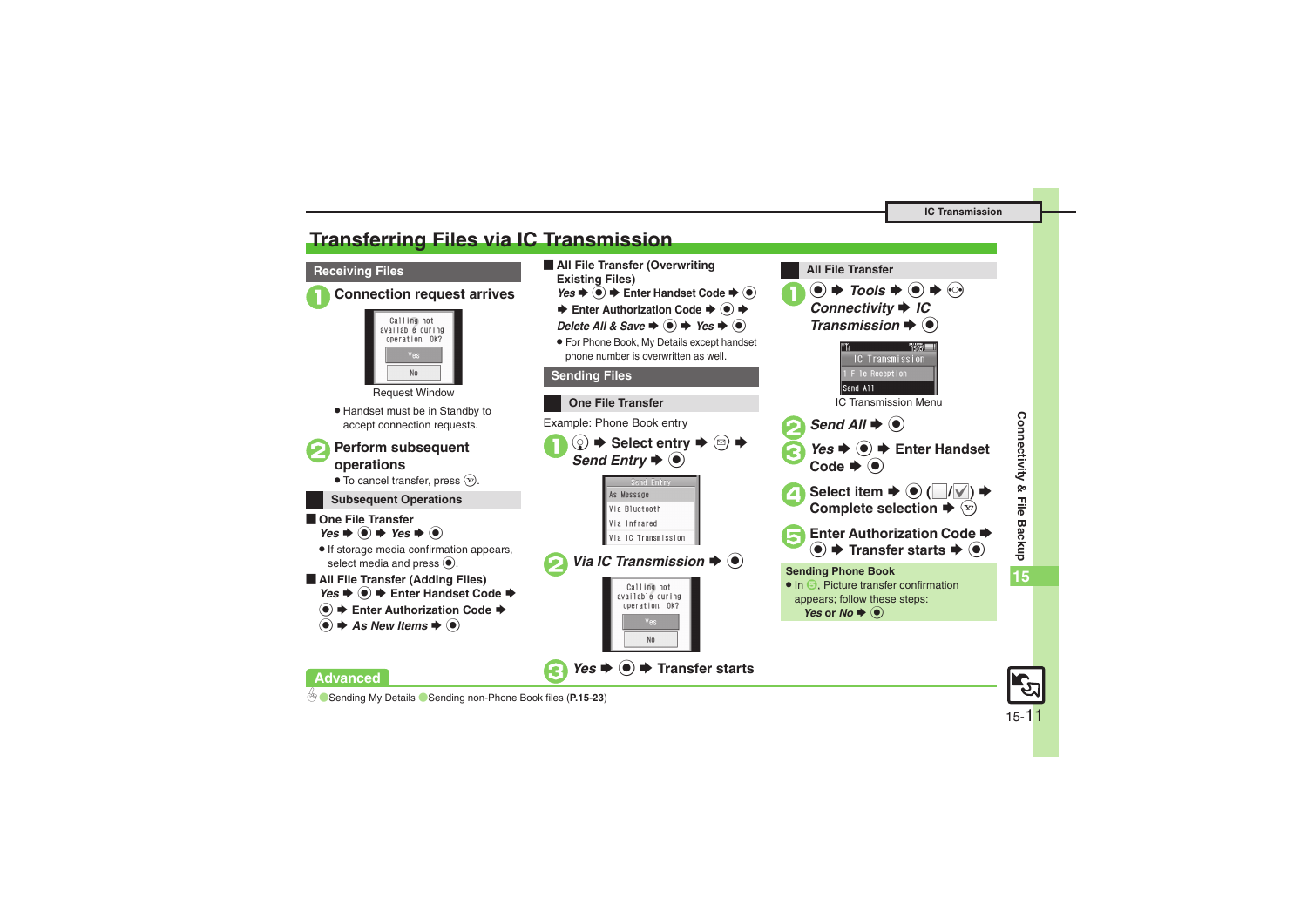# <span id="page-11-0"></span>**Bluetooth®**

# **Bluetooth®**

Wirelessly transfer files/data between 940SH and compatible devices (watches, handsfree devices, etc.).

- . For transferable files, see **[P.15-7](#page-6-1)**.
- . 940SH supports simultaneous connection with two devices. (May be unavailable depending on the device type.)
- Bluetooth<sup>®</sup> connection may not be possible with some Bluetooth<sup>®</sup> devices.
- Handset shall be connected to certified Bluetooth® devices that meet the specification standards developed by Bluetooth SIG.
- Data transfers may fail depending on characteristics or specifications of the certified Bluetooth<sup>®</sup> devices.
- Noise may interfere with wireless or handsfree conversations.
- . TV audio is supported only on SCMS-T DRM scheme compliant Bluetooth® devices.

#### **Getting Started**

#### **Bluetooth® Precautions**

Check transmission range of your Bluetooth® device to use with handset properly. Maximum transmission range for transfers between 940SH handsets is ten meters. (Bluetooth® connection/transfer rate may vary depending on conditions.)

#### **Important Handsfree Device Usage Note**

. Handle call operations on the device in use.

#### **Bluetooth® Watches**

- Compatible Bluetooth<sup>®</sup> watches support these functions:
	- Time Correction ■ Alarm Notice
		- $M$ ail Notice
- $\blacksquare$  News Notice Remote Shutter  $M$  Mode Settings
- Ouick Silent  $\blacksquare$  Caller ID Notice
- Hold Calls
- Operator Notice
- . For details about functions/operations, see the Bluetooth<sup>®</sup> watch guide.



#### **Authorization Code**

- $\bullet$  4 to 16-digit code required for Bluetooth® connections. Pairing possible when codes match.
- . For handsfree devices, enter specified Authorization Code.
- . Authorization Code entry may not be required depending on the other device.

#### **Advanced**



● [Cloaking handset to avoid connection requests](#page-22-9) ● [Setting idle time after which Bluetooth](#page-22-10)<sup>®</sup> is canceled ● [Switching audio output to wireless device](#page-22-11) ([Changing Bluetooth](#page-22-12)® name for handset (Opening Bluetooth[®-related handset properties](#page-23-0) (And more on **[P.15-23](#page-22-9)** - **[15-24](#page-23-0)**) ([Synchronizing Bluetooth](#page-23-1)® watch with handset ([Enabling/disabling Bluetooth](#page-23-2)® watch responses (**[P.15-24](#page-23-1)**)

Connectivity & File Backup **Connectivity & File Backup 15**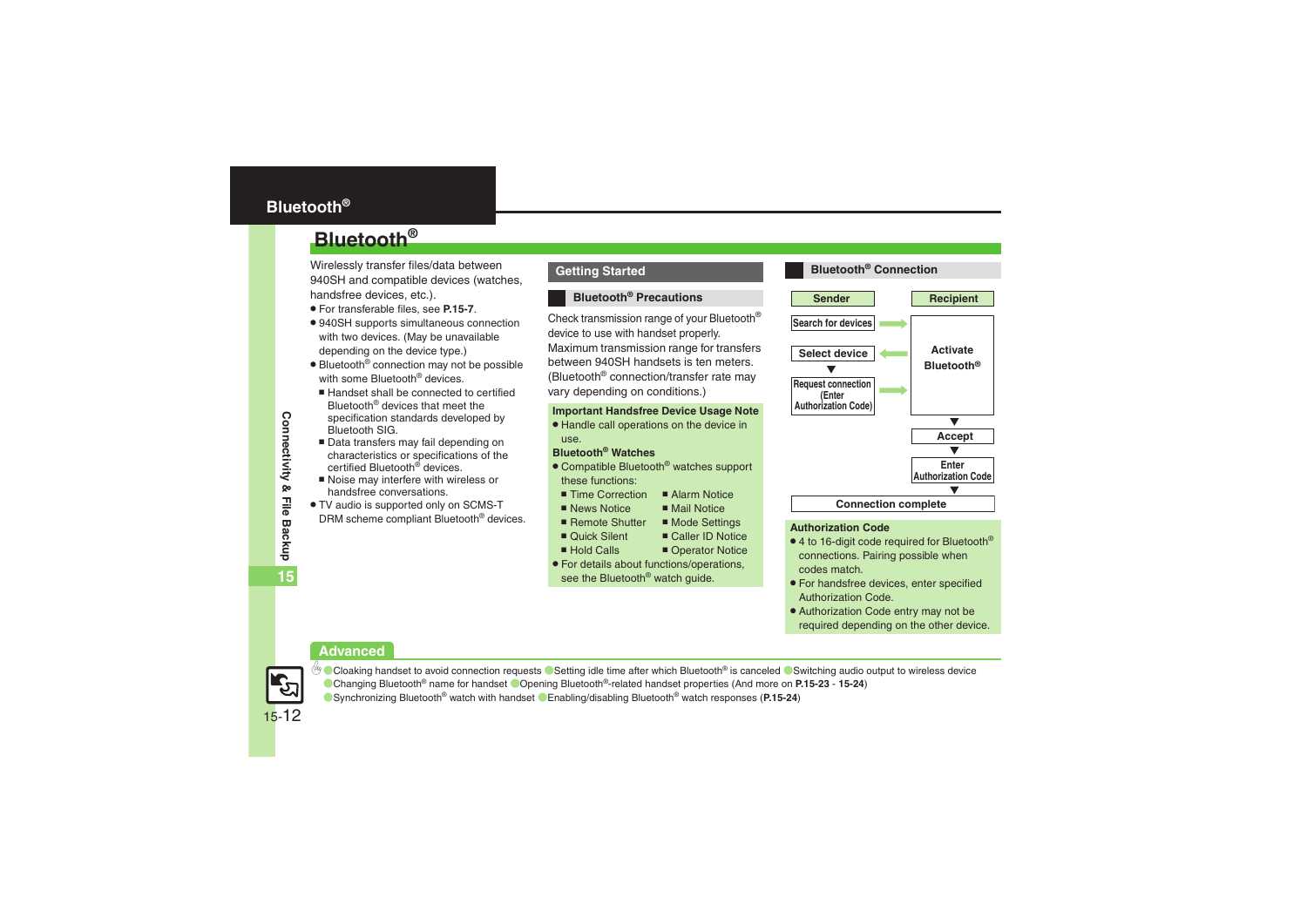# <span id="page-12-0"></span>**Transferring Files via Bluetooth®**



#### **Advanced**

<sup>⊛</sup> [Activating Bluetooth](#page-23-3)® via Main Menu ● [Editing Paired Device list](#page-23-4) ● [Disconnecting devices](#page-23-5) ● Connecting devices supporting handsfree telephony and [audio output by service](#page-23-6) ([Specifying a preferred device for wireless connection](#page-23-7) (**[P.15-24](#page-23-3)**)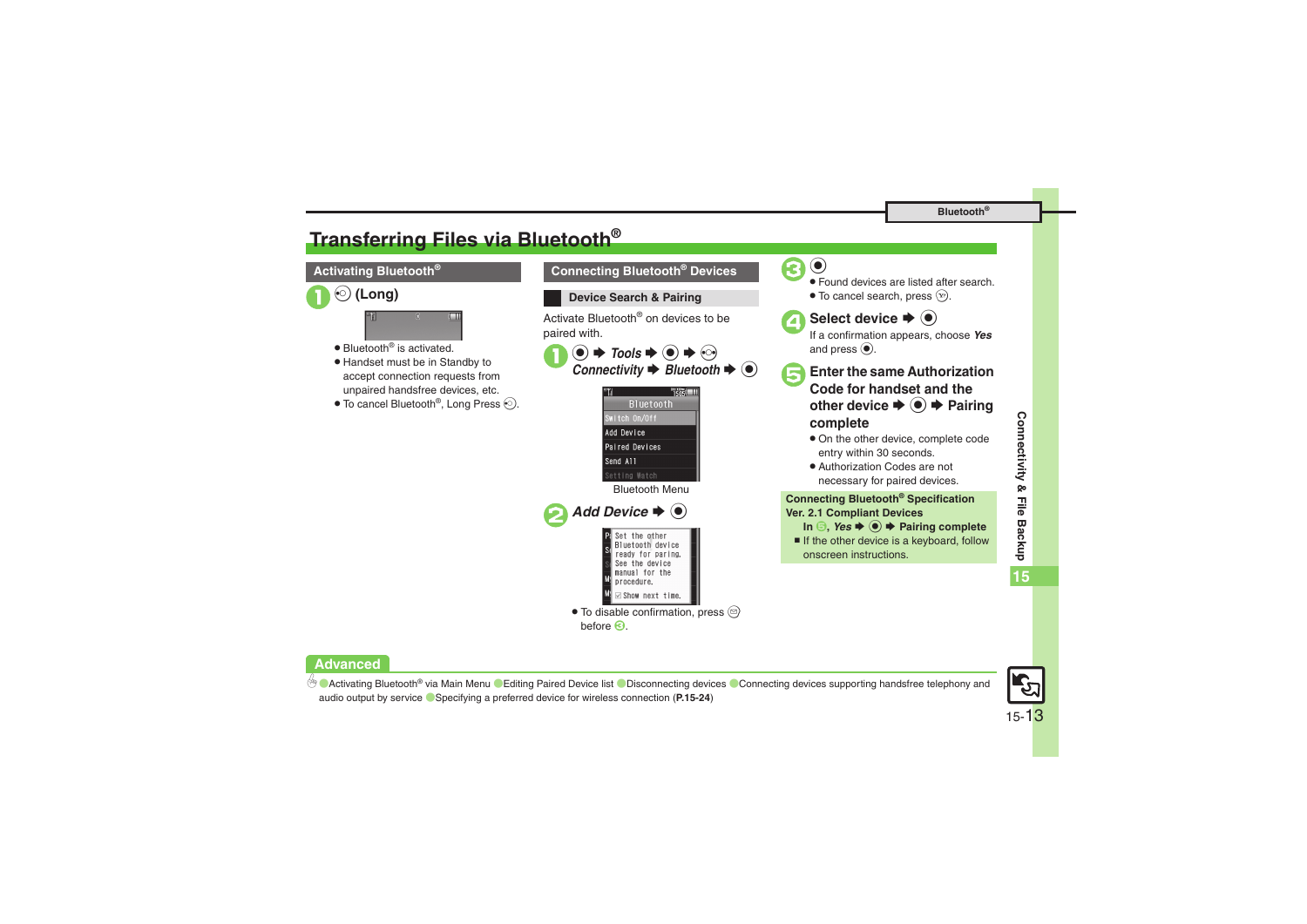#### **Bluetooth®**



**In Bluetooth menu, Paired**  $\bm{s}\bm{*}\bm{\odot}$ 



**Select device**  $\rightarrow$  $\odot$ <br>If handset is already connected to

another device, disconnection confirmation may appear; choose *Yes* and press  $\odot$ .

• The device is connected and (preferred) appears.

**Connecting Paired Devices Accepting Connection Requests** 

Follow these steps to accept connection requests from unpaired devices:

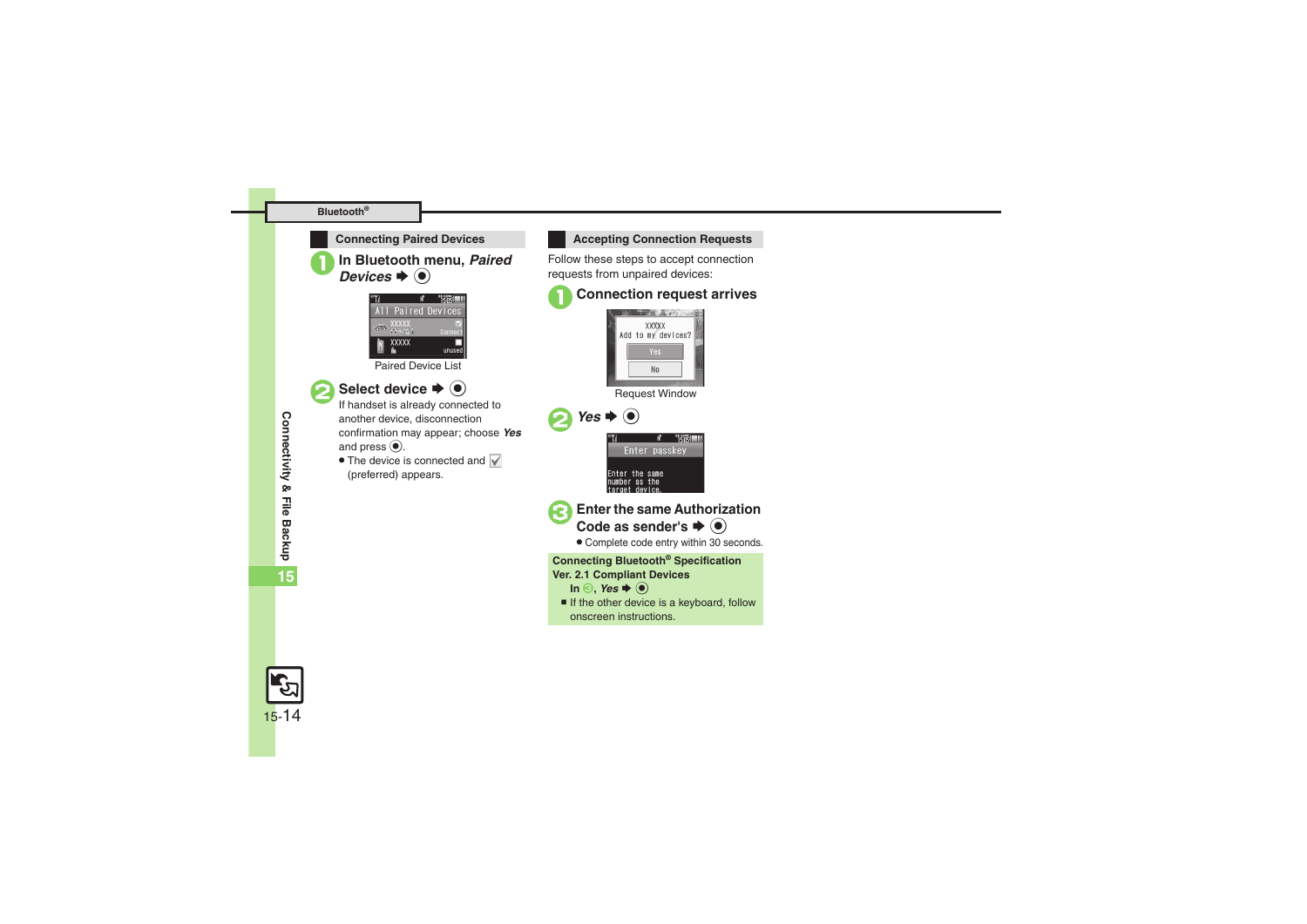#### **Transferring Files**

Follow the steps below to exchange files with paired devices.

- . For transferable files, see **[P.15-7](#page-6-1)**.
- . When requested, enter Authorization Code.

#### **Receiving Files**







 $\bullet$  To cancel transfer, press  $\circledcirc$ .



#### **Advanced**

0([Sending My Details](#page-24-0)  ([Sending non-Phone Book files](#page-24-1) (**[P.15-25](#page-24-0)**)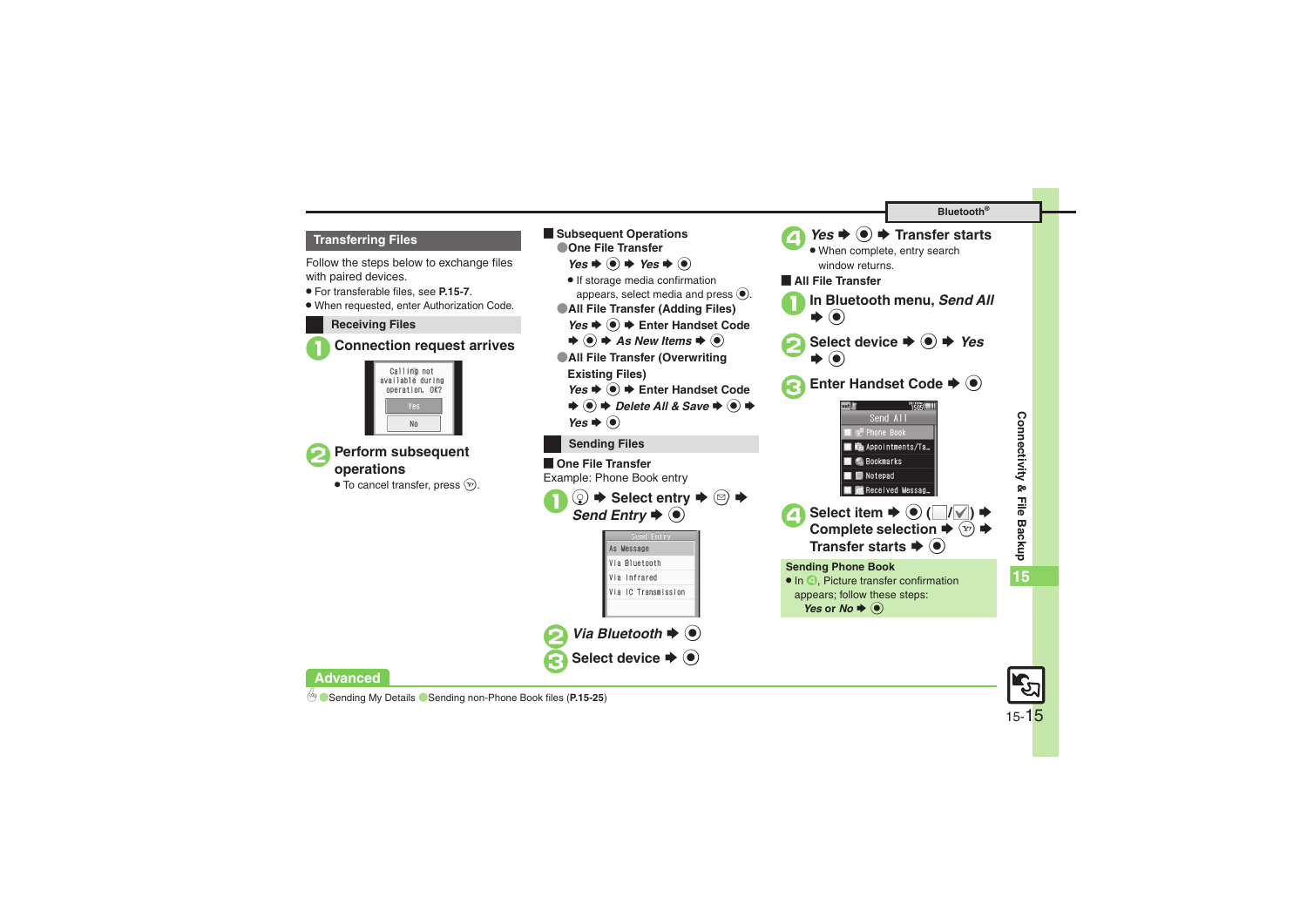# <span id="page-15-1"></span><span id="page-15-0"></span>**Connecting PC or Blu-ray Disc Recorder**

#### **Connecting PC**

#### **Accessing Memory Card**

Connect handset to a PC via USB Cable to access Memory Card from the PC without removing card from handset. USB Cable may be purchased separately.

# 1**Connect handset to a PC via USB Cable**

*Mass Storage*  $\blacklozenge$   $\odot$ 



. Use PC to access Memory Card.

 $\bullet$   $\circledcirc$   $\bullet$  *Yes*  $\bullet$   $\circledcirc$   $\bullet$ <br>Connection ends

. Disconnect USB Cable.

**If Menu in**  $\bullet$  **Does Not Appear** 

- . Follow these steps:
	- $\textcircled{\textbullet}$   $\blacktriangleright$  Tools  $\blacktriangleright$   $\textcircled{\textcirc}$   $\blacktriangleright$   $\textcircled{\textcirc}$  Connectivity
	- $\rightarrow$  *USB Mode*  $\rightarrow$   $\odot$   $\rightarrow$  From  $\odot$
	- Operations on the PC may be required; if prompted, follow onscreen instructions.

#### **Utility Software (Japanese)**

For more PC-related operations, download Utility Software (including USB Cable driver) from the following URL. **Utility Software**

http://k-tai.sharp.co.jp/download/tools/utility/

#### **Mobile Data Communication Fees**

. Using the Internet by connecting handset to PC/PDA via USB Cable or Bluetooth® may incur high charges as large-volume packet transmissions tend to occur in a short period of time.

#### **Connecting Blu-ray Disc Recorder**

Connect handset to a Blu-ray Disc recorder via USB Cable to transfer recorded programs to Memory Card without removing card from handset.

- . Compatible only with SHARP Blu-ray Disc recorders. For details, see **P.17-23** "Compatible Blu-ray Disc Recorders."
- . USB Cable may be purchased separately.



<sup>1</sup>**Connect handset to a Blu-ray Disc recorder via USB Cable**



## $\textsf{Reorder Link} \bigoplus \textsf{(0)}$

 Transfer files from Blu-ray Disc recorder to Memory Card.

 $\circledcirc \Rightarrow \text{Yes} \Rightarrow \circledcirc \Rightarrow$ <br>Connection ends

. Open transferred files via Recorder Contents in TV menu or Media Player menu (Videos).

#### **If Menu in**  $\bullet$  **Does Not Appear**

. Follow these steps:



■ Operations on the PC may be required; if prompted, follow onscreen instructions.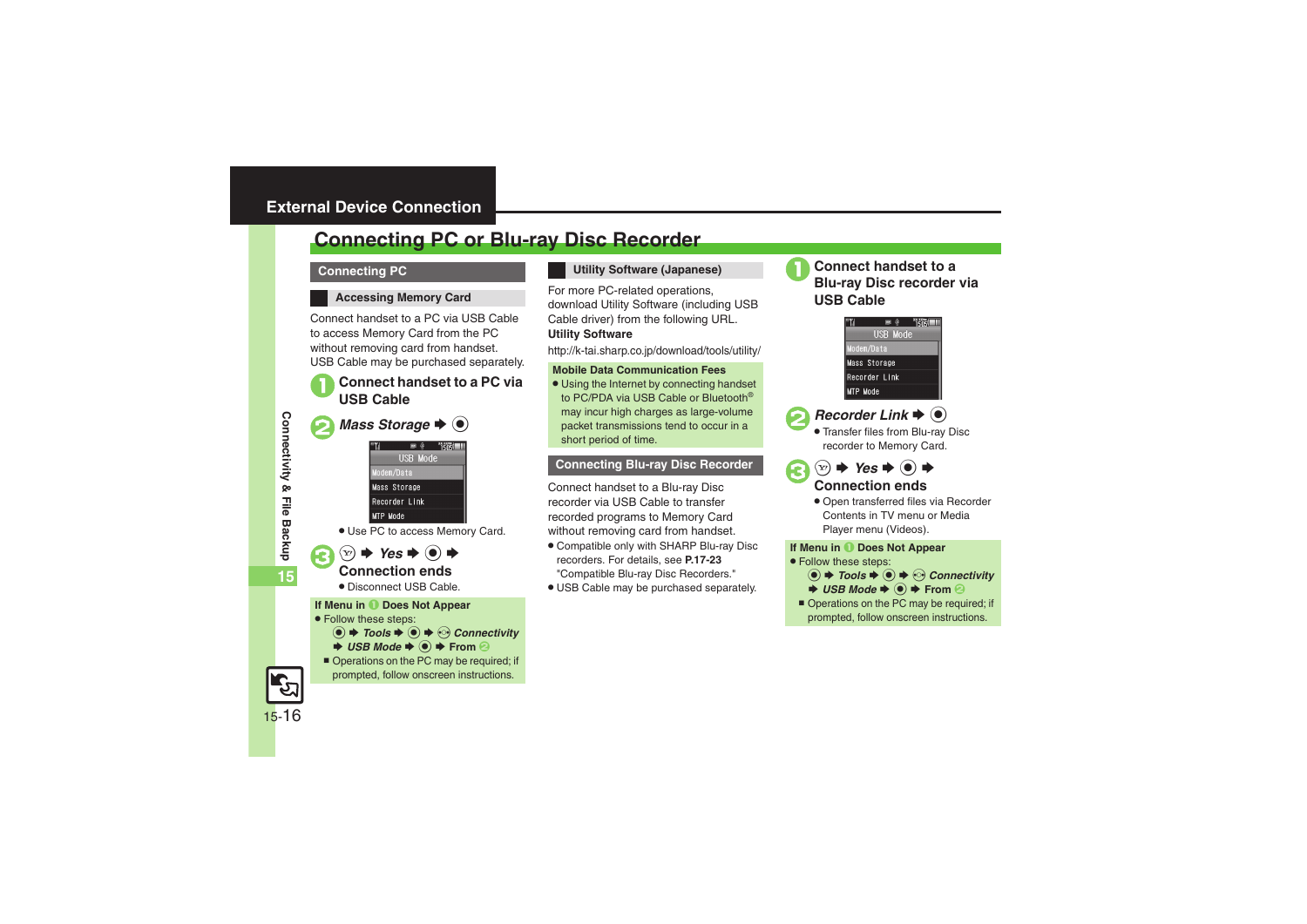# <span id="page-16-1"></span>**Basics**

Back up information to Memory Card, and restore to handset as needed.

#### **Supported Items**

Select items to back up, or transfer all at once.

Items with \* are selectable at once via *Check Selection* in Options menu.



#### <span id="page-16-0"></span>**Precautions**

- . Not available if battery is low.
- . Some items may not be transferable; some settings may be lost, or files may not transfer properly. For details, see "Troubleshooting" at the end of this chapter.

#### **Transferring All Items**

- . Use blank Memory Card for *Backup All Items*. Do not use the card to save other files after *Backup All Items*; backed up content may not be restored properly. **Contents Keys**
- . Moving Keys to Memory Card creates a special file. Performing Backup again on the same Memory Card overwrites that file. Perform Restore beforehand.

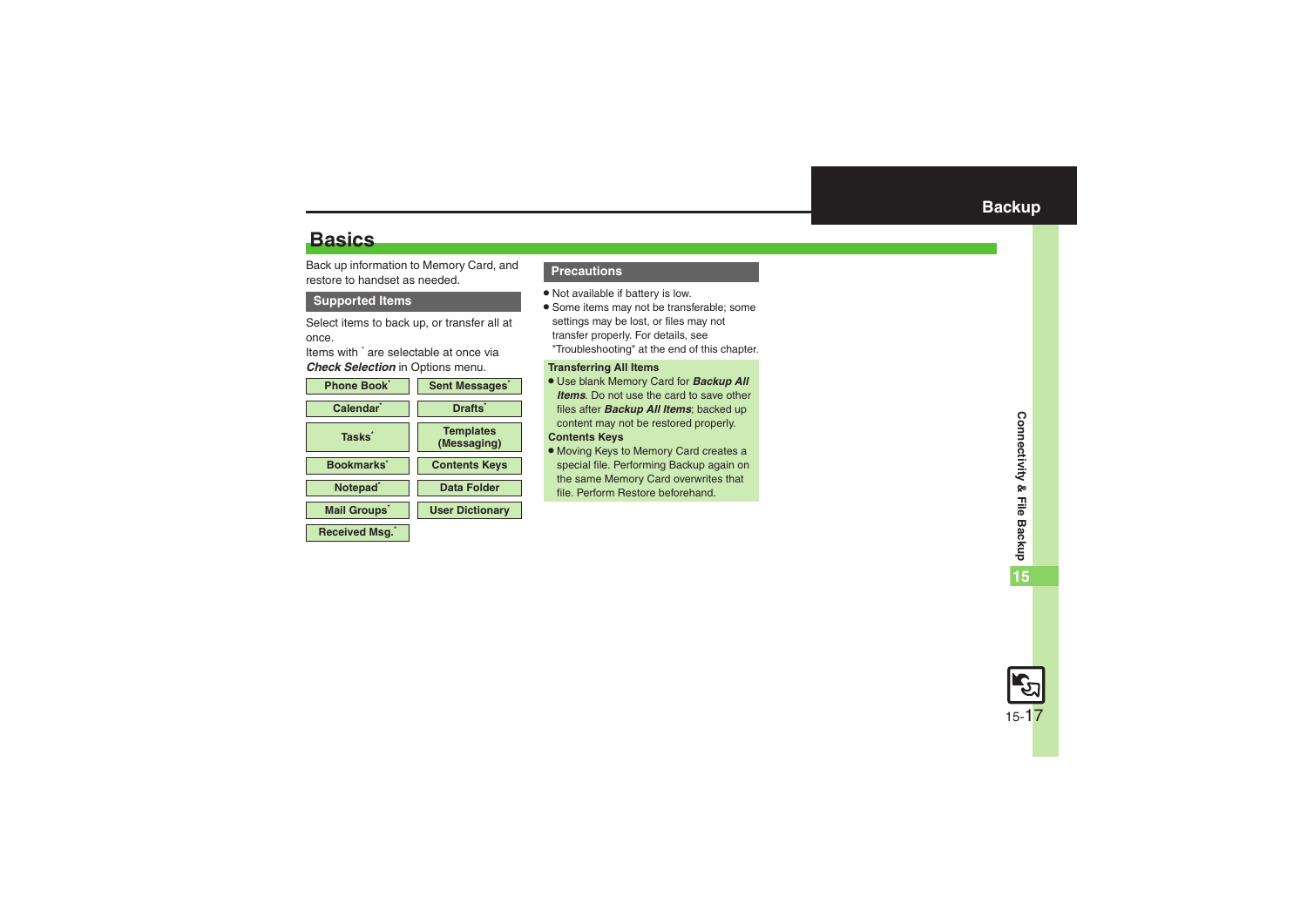# <span id="page-17-0"></span>**Backup & Restore**

**Handset to Memory Card**

Follow these steps to back up selected items at once:





# **Advanced**

0([Backing up all items](#page-24-2) ([Encoding data for backup](#page-24-3) ([Restoring all items](#page-24-4) ([Deleting backup files](#page-24-5) (**[P.15-25](#page-24-2)**)

**Connectivity & File Backup Connectivity & File Backup**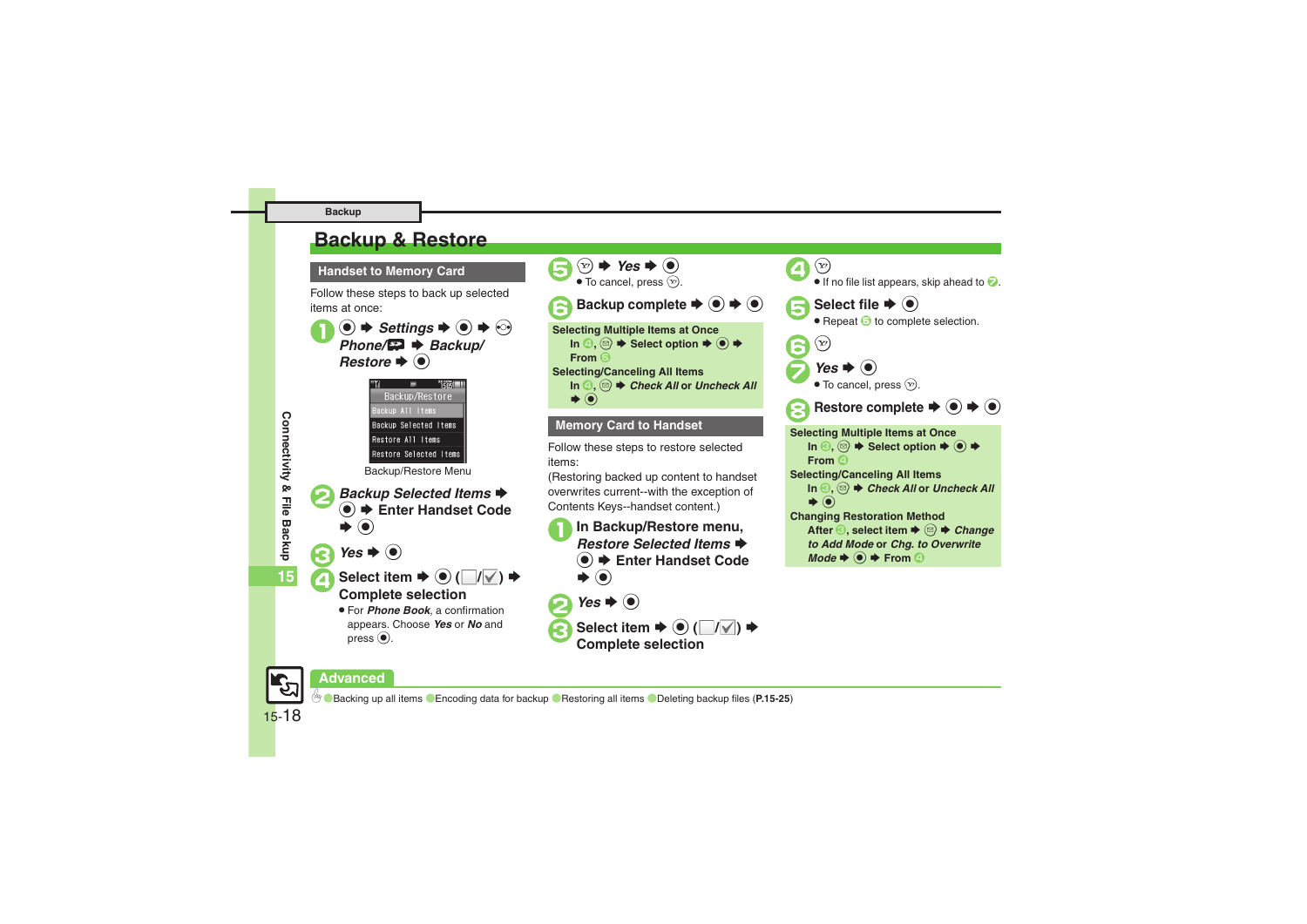# <span id="page-18-1"></span>**About SAB**

Back up Phone Book content in SAB; add Phone Book changes to SAB anytime. Edit SAB online via PC; add SAB changes to Phone Book anytime. Restore lost or altered Phone Book content from SAB.



- . SAB requires a separate contract and basic monthly fee.
- . Use SAB to add Phone Book content to a new compatible SoftBank handset; some conditions apply (**[P.15-20](#page-19-0)**).
- . Use a PC to edit SAB online.
- . For more about SAB, see SoftBank Mobile Website (**P.17-23**).
- Synchronization incurs packet transmission fees.

#### **Auto Synchronization**

- . When subscribed to SAB, Network Information retrieval activates auto synchronization (Auto Sync Settings: *On*, Set Frequency: *After Editing Ph.Book(10 min.)*, Sync Mode Setting: *Normal*); Phone Book changes are added to SAB automatically.
- . Cancel auto synchronization as needed. However, it reactivates after Network Information retrieval.

### <span id="page-18-0"></span>**SAB Sync Commands & Features**

|                     | Normal                    | Synchronize Phone Book and SAB <sup>1</sup>   |
|---------------------|---------------------------|-----------------------------------------------|
|                     | <b>Sync from Client</b>   | Add Phone Book changes to SAB <sup>2</sup>    |
| Synchronization     | <b>Backup</b>             | Export Phone Book content to SAB <sup>3</sup> |
|                     | <b>Sync from Server</b>   | Add SAB changes to Phone Book <sup>4</sup>    |
|                     | <b>Restore</b>            | Import SAB content to Phone Book <sup>5</sup> |
|                     | Import from PC            | Upload PC address book info to SAB            |
| <b>Edit on PC</b>   | <b>Export to PC</b>       | Export SAB content to PC address book         |
|                     | <b>Sync Lock</b>          | Prevent synchronization from handset          |
|                     | <b>Birthday</b>           | SAB sends reminders via SMS to                |
|                     | <b>Notification</b>       | handset                                       |
| Send                | <b>Email Address</b>      | Send new handset mail address to              |
| Notice <sup>6</sup> | Notification <sup>7</sup> | specified addresses                           |
|                     | "Disaster Message         | Send emergency message board                  |
|                     | Board" Message            | update to specified addresses                 |
|                     | Notification <sup>8</sup> |                                               |
| <b>Spam Filter</b>  | Tomodachi                 | Always accept messages from                   |
|                     | Email Filter <sup>9</sup> | mail addresses saved in SAB                   |

<sup>1</sup> If the same entry item is edited in Phone Book and SAB, SAB content is referenced.

- 2Unrelated SAB changes remain.
- 3Any existing SAB content is deleted.
- 4Unrelated Phone Book changes remain.
- 5Any existing Phone Book content is deleted.
- <sup>6</sup> Access this function via handset (My SoftBank; Japanese) or a PC.
- 7Backup resets notification setting; handset address is sent to all addresses.
- 8Backup resets notification setting; updates are not sent to any address.
- <sup>9</sup> Export Phone Book content to SAB beforehand.

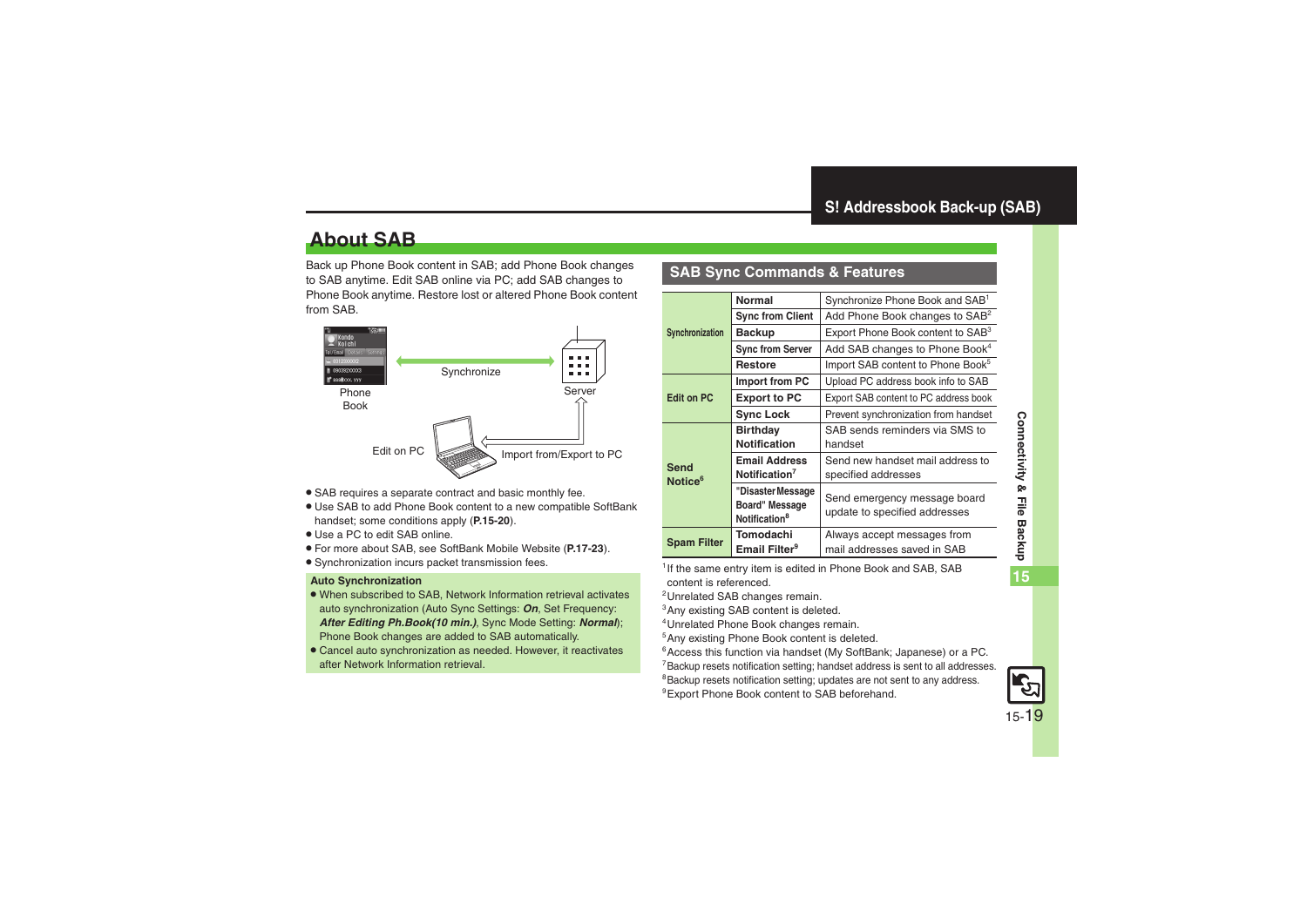### <span id="page-19-0"></span>**Service Usage Outline**

#### **Complete Contract**

**Visit a SoftBank Shop, dial 157 from a SoftBank handset for SoftBank Mobile Customer Center, General Information or access My SoftBank (Japanese).**

### **Receive User ID & Password**

**After subscription, user ID and password arrive via SMS.**

. User ID and password are required to use SAB via a PC.

### **Use SAB**

**Export Phone Book content to SAB.**

### **Precautions**

#### [ **Unsynchronizable Items**

These Phone Book settings are lost:

- Picture, Tone/Video, Vibration, Illumination
- [ **Unintentional Phone Book or SAB Content Deletion**
- . When no Phone Book content exists, performing synchronization via *Normal*, *Sync from Client* or *Backup* deletes all SAB content.
- . When no SAB content exists, performing synchronization via *Normal*, *Sync from Server* or *Restore* deletes all Phone Book content.

#### [ **Phone Book** ⇔ **SAB Content Capacity Disparities**

When the number of savable items varies between Phone Book and SAB entries, synchronization reflects lower limit.

#### **Exercicle Contract Termination**

SAB content is deleted upon contract termination.

#### $\blacksquare$  **SAB Transfers to New Handsets**

#### . **SAB-Compatible 3G Handsets** SAB remains as last saved and is fully accessible.

- . **Other 3G Handsets**SAB remains as last saved and is accessible via PC.
- . **V3/V4/V5/V6/V8 Series**

Service contract is terminated and SAB content is deleted.

#### [ **When Double Number is Active**

Regardless of usage mode setting, all Phone Book content is backed up.



0([Canceling auto synchronization](#page-24-6) (**[P.15-25](#page-24-6)**)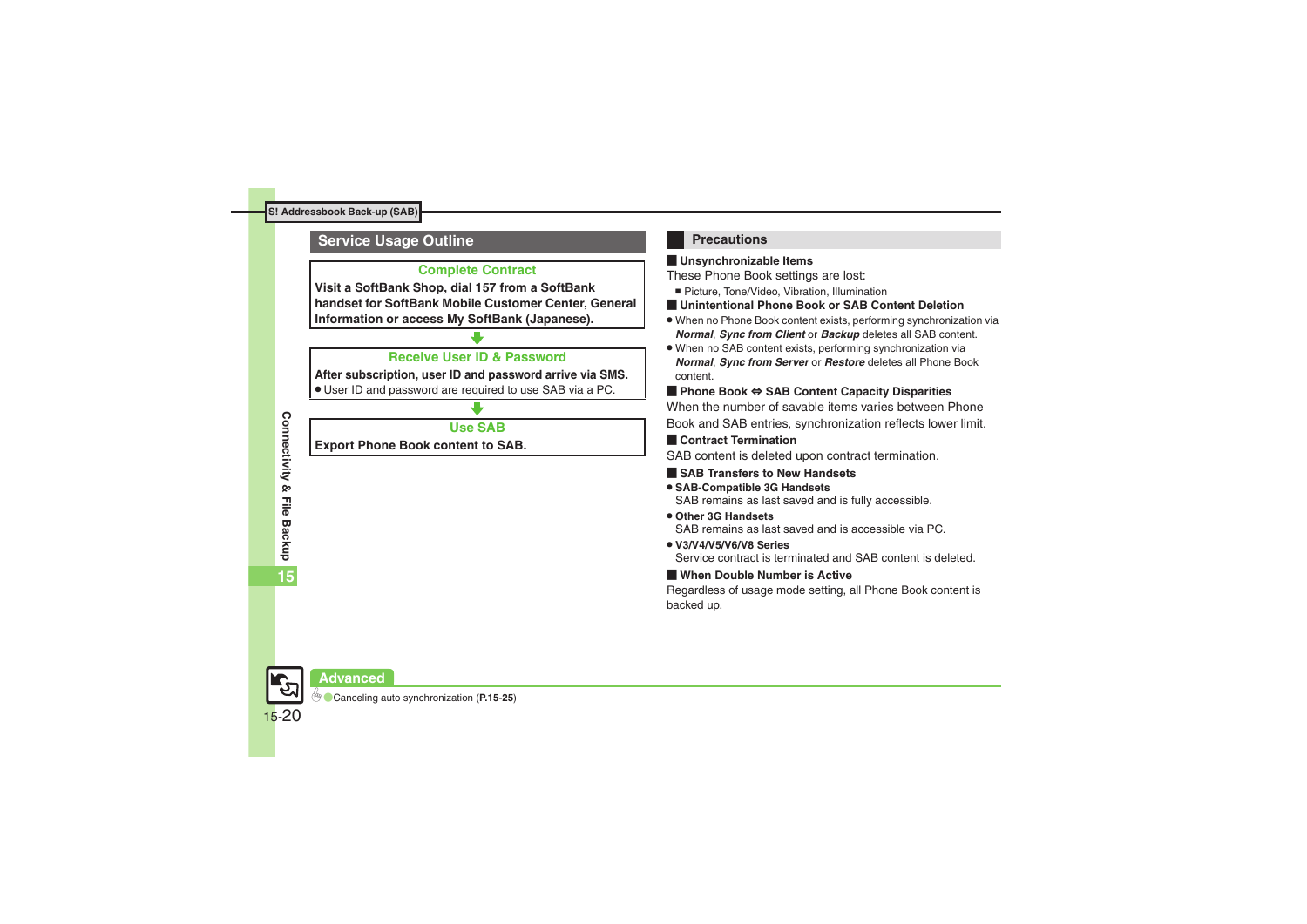# <span id="page-20-0"></span>**Using Sync Commands**

#### **Normal (Start Sync)**

Synchronize Phone Book and SAB via Normal.





S! Addressbook Menu





. Synchronization starts; when complete, details appear.



**Canceling Synchronization**  $\circledcirc$   $\blacktriangleright$  Yes  $\blacktriangleright$   $\odot$ 

#### **Other Sync Commands**

Available Commands:

| <b>Sync from</b> | Add Phone Book changes to                                                          |
|------------------|------------------------------------------------------------------------------------|
| <b>Client</b>    | SAB                                                                                |
| <b>Backup</b>    | <b>Export Phone Book content</b><br>to SAB; any existing SAB<br>content is deleted |
| <b>Sync from</b> | Add SAB changes to Phone                                                           |
| <b>Server</b>    | <b>Book</b>                                                                        |
| <b>Restore</b>   | Import SAB content to Phone<br>Book; any existing Phone<br>Book content is deleted |

If this is your first use of SAB (new handset), synchronization is performed via Normal regardless of selection.

| In S! Addressbook menu,                           |
|---------------------------------------------------|
| Details $\blacktriangleright$ ( $\blacklozenge$ ) |



**2**Backup/Restore  $\rightarrow$  <sup>0</sup>



Select command  $\rightarrow$  <sup>O</sup>

. Synchronization starts; when complete, details appear.

 $\boldsymbol{\Theta}$ **<sup>●</sup> Synchronization complete**

**Canceling Synchronization**  $\circledcirc$   $\blacktriangleright$  Yes  $\blacktriangleright$   $\odot$ 



**Advanced**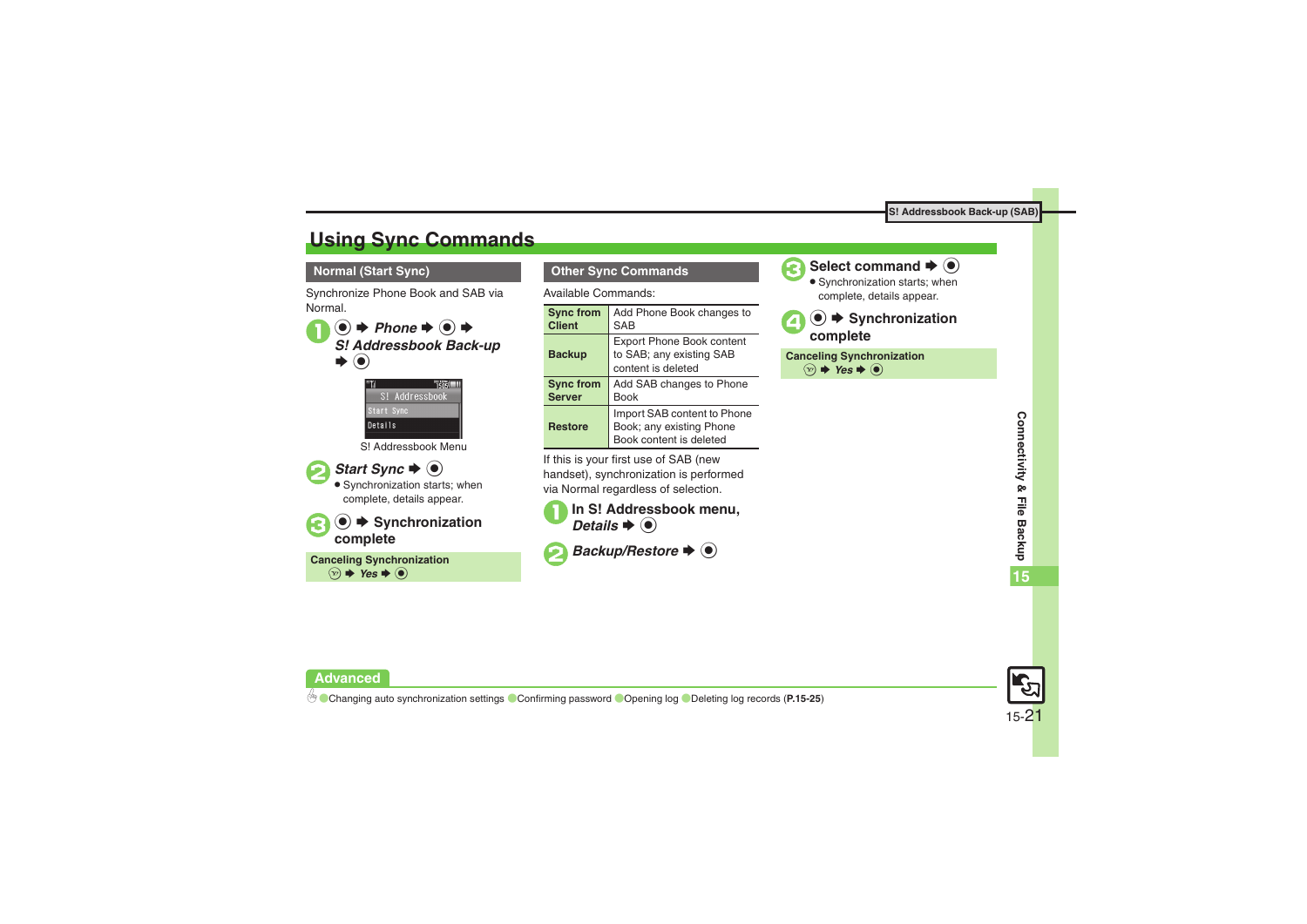# <span id="page-21-0"></span>**Additional Functions**

<span id="page-21-3"></span><span id="page-21-2"></span><span id="page-21-1"></span>

| Wi-Fi                                                            |                                                                                                                                                                                                                                                                                                                                                                                                                                                             |  |
|------------------------------------------------------------------|-------------------------------------------------------------------------------------------------------------------------------------------------------------------------------------------------------------------------------------------------------------------------------------------------------------------------------------------------------------------------------------------------------------------------------------------------------------|--|
| <b>General</b>                                                   |                                                                                                                                                                                                                                                                                                                                                                                                                                                             |  |
| <b>Disabling Wi-Fi</b>                                           | $\bullet$ $\rightarrow$ Tools $\rightarrow$ $\odot$ $\rightarrow$ $\odot$ Connectivity $\rightarrow$ Wi-Fi<br>$\Rightarrow$ (•) $\Rightarrow$ Switch On/Off $\Rightarrow$ (•) $\Rightarrow$ Off $\Rightarrow$ (•)<br>• Set to Off when not using Wi-Fi to extend Battery Time.                                                                                                                                                                              |  |
| <b>Showing</b><br>confirmation when<br>switching networks        | $\bullet$ $\bullet$ Tools $\bullet$ $\bullet$ $\bullet$ $\bullet$ Connectivity $\bullet$ Wi-Fi<br>$\langle \bullet \rangle$ $\Rightarrow$ Common Settings $\Rightarrow$ $\langle \bullet \rangle$ $\Rightarrow$ Switch<br>Notification $\blacktriangleright$ ( $\blacklozenge$ ) $\blacktriangleright$ Switch from 3G to Wi-Fi or<br>Switch from Wi-Fi to $3G \Rightarrow \textcircled{\bullet} \Rightarrow$ On $\Rightarrow \textcircled{\bullet}$         |  |
| <b>Protecting access</b><br>point information<br>by Handset Code | $\bullet$ $\rightarrow$ Tools $\rightarrow$ $\odot$ $\rightarrow$ $\odot$ Connectivity $\rightarrow$ Wi-Fi<br>$\rightarrow$ ( $\bullet$ ) $\rightarrow$ Common Settings $\rightarrow$ ( $\bullet$ ) $\rightarrow$ Handset<br>Code Lock Setting $\Rightarrow$ $\bullet$ $\Rightarrow$ On $\Rightarrow$ $\bullet$ $\Rightarrow$ Enter<br>Handset Code $\blacktriangleright$ ( $\blacklozenge$ )                                                               |  |
| Specifying channel<br>range                                      | $\bullet$ $\rightarrow$ Tools $\rightarrow$ $\bullet$ $\rightarrow$ $\odot$ Connectivity $\rightarrow$ Wi-Fi<br>$\bullet$ $\bullet$ Common Settings $\bullet$ $\bullet$ $\bullet$ Channel<br>Range $\blacktriangleright$ ( $\blacklozenge$ ) $\blacktriangleright$ Select range $\blacktriangleright$ ( $\blacklozenge$ )<br>• In some countries, there are restrictions on available<br>channels. Select channel range accordingly while<br>outside Japan. |  |
| <b>Opening access</b><br>point properties                        | Tools $\blacktriangleright$ ( $\blacktriangleright$ ) $\blacktriangleright$ $\heartsuit$ Connectivity $\blacktriangleright$ Wi-Fi<br>$\bullet$ $\bullet$<br>$\langle \bullet \rangle$ $\blacktriangleright$ Connect Information $\blacktriangleright$ $\langle \bullet \rangle$                                                                                                                                                                             |  |
| Opening<br>Wi-Fi-related<br>handset properties                   | $\bullet$ $\rightarrow$ Tools $\rightarrow$ $\odot$ $\rightarrow$ $\odot$ Connectivity $\rightarrow$ Wi-Fi<br>$\Rightarrow$ ( $\bullet$ ) $\Rightarrow$ Show MAC Address $\Rightarrow$ ( $\bullet$ )                                                                                                                                                                                                                                                        |  |

#### [ **Managing Access Points**

<span id="page-21-7"></span>

|                                             | Start Here $\circledcirc \Rightarrow$ Tools $\Rightarrow \circledcirc \Rightarrow$ Connectivity $\Rightarrow$<br>$Wi-Fi \Rightarrow \widehat{(*)} \Rightarrow$ Profile List $\Rightarrow \widehat{(*)} \Rightarrow$ Select<br>access point $\Rightarrow$ $\textcircled{a} \Rightarrow$ See below |
|---------------------------------------------|--------------------------------------------------------------------------------------------------------------------------------------------------------------------------------------------------------------------------------------------------------------------------------------------------|
| <b>Managing registered</b><br>access points | <b>Changing Priority</b><br>Change Priority $\Rightarrow$ ( $\bullet$ ) $\Rightarrow$ Select target location                                                                                                                                                                                     |
|                                             | <b>Editina</b><br>$Edit \rightarrow (0) \rightarrow Complete fields \rightarrow$<br>$\left(\mathbf{Y}\right)$                                                                                                                                                                                    |
|                                             | <b>Deleting</b><br>$\left( \bullet \right)$ $\Rightarrow$ Yes<br><b>Delete</b>                                                                                                                                                                                                                   |

#### [ **Advanced Settings**

When finished with Advanced Settings, complete other fields to register an access point.

<span id="page-21-8"></span>

| <b>Setting IP address</b> | Start Here $\odot \Rightarrow$ Tools $\Rightarrow$ $\odot \Rightarrow$ Connectivity $\Rightarrow$<br>$Wi-Fi \Rightarrow \textcircled{\textcircled{\textcirc}} \Rightarrow$ Create Profile $\Rightarrow \textcircled{\textcircled{\textcirc}} \Rightarrow$ Manual<br>$\Rightarrow$ (o) $\Rightarrow$ Advanced Settings $\Rightarrow$ (o) $\Rightarrow$ IP<br>Settings $\Rightarrow$ ( $\bullet$ ) $\Rightarrow$ IP Address $\Rightarrow$ ( $\bullet$ ) $\Rightarrow$ Manual<br>$\odot$ $\Rightarrow$ See below |
|---------------------------|---------------------------------------------------------------------------------------------------------------------------------------------------------------------------------------------------------------------------------------------------------------------------------------------------------------------------------------------------------------------------------------------------------------------------------------------------------------------------------------------------------------|
|                           | <b>Entering IP Address</b><br>IP Address $\bullet$ $\bullet$ Finter numbers $\bullet$ $\bullet$<br>$(\mathbf{x})$                                                                                                                                                                                                                                                                                                                                                                                             |
|                           | <b>Entering Subnet Mask</b><br>Subnet Mask $\Rightarrow$ ( $\bullet$ ) $\Rightarrow$ Enter numbers $\Rightarrow$ ( $\bullet$ )<br>$(\mathbf{x})$                                                                                                                                                                                                                                                                                                                                                              |
|                           | <b>Entering Default Gateway</b><br>Default Gateway $\Rightarrow$ $\bullet$ $\Rightarrow$ Enter numbers $\Rightarrow$ $\bullet$                                                                                                                                                                                                                                                                                                                                                                                |

<span id="page-21-6"></span><span id="page-21-5"></span><span id="page-21-4"></span>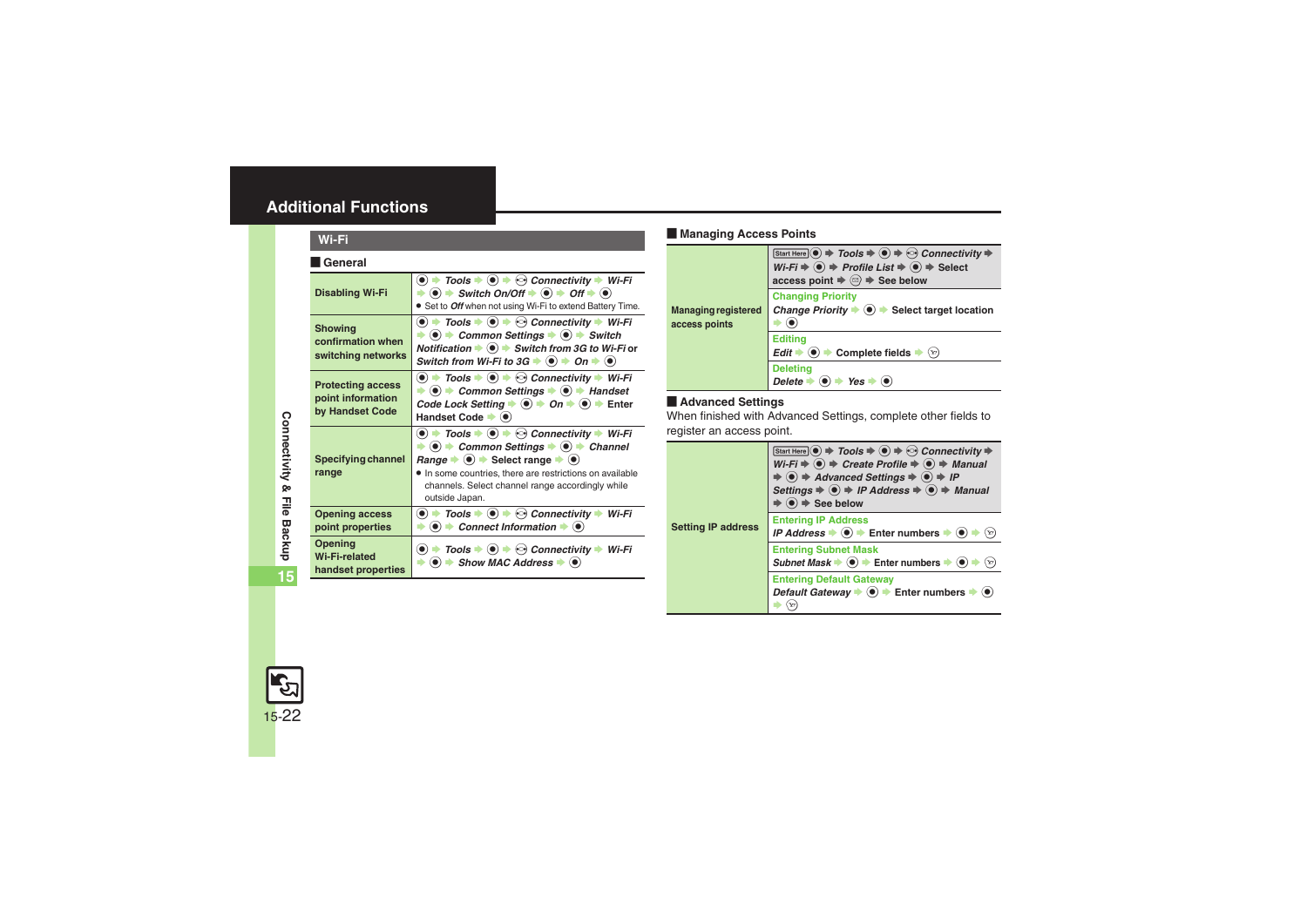<span id="page-22-0"></span>

| <b>Setting DNS server</b><br>addresses                                                 | Start Here $\left( \bullet \right) \Rightarrow$ Tools $\Rightarrow$ $\left( \bullet \right) \Rightarrow$ Connectivity $\Rightarrow$<br>$Wi-Fi \Rightarrow \textcircled{\textcircled{\textcirc}} \Rightarrow$ Create Profile $\Rightarrow \textcircled{\textcircled{\textcirc}} \Rightarrow$ Manual<br>$\Rightarrow$ ( $\bullet$ ) $\Rightarrow$ Advanced Settings $\Rightarrow$ ( $\bullet$ ) $\Rightarrow$ IP<br>Settings $\Rightarrow$ (●) $\Rightarrow$ DNS Server Address $\Rightarrow$ (●) $\Rightarrow$<br>Manual $\Rightarrow$ $\bullet$ $\Rightarrow$ See below |
|----------------------------------------------------------------------------------------|-------------------------------------------------------------------------------------------------------------------------------------------------------------------------------------------------------------------------------------------------------------------------------------------------------------------------------------------------------------------------------------------------------------------------------------------------------------------------------------------------------------------------------------------------------------------------|
|                                                                                        | <b>Entering Primary DNS</b><br>Primary DNS $\Rightarrow$ ( $\bullet$ ) $\Rightarrow$ Enter numbers $\Rightarrow$ ( $\bullet$ )                                                                                                                                                                                                                                                                                                                                                                                                                                          |
|                                                                                        | <b>Entering Secondary DNS</b><br>Secondary DNS $\blacktriangleright$ ( $\blacklozenge$ ) $\blacktriangleright$ Enter numbers $\blacktriangleright$ ( $\blacklozenge$ )                                                                                                                                                                                                                                                                                                                                                                                                  |
| <b>Disabling Wi-Fi</b><br>when using Yahoo!<br><b>Keitai/PC Site</b><br><b>Browser</b> | $\bullet$ $\Rightarrow$ Tools $\Rightarrow$ $\bullet$ $\Rightarrow$ Connectivity $\Rightarrow$ Wi-Fi<br>$\bullet$ $\bullet$ Create Profile $\bullet$ $\bullet$ $\bullet$ Manual $\bullet$ $\bullet$<br>Advanced Settings $\bullet$ ( $\bullet$ ) $\bullet$ Yahoo! Keitai<br>Use Setting $\Rightarrow$ ( $\bullet$ ) $\Rightarrow$ Not Use $\Rightarrow$ ( $\bullet$ )                                                                                                                                                                                                   |

#### <span id="page-22-1"></span>**Infrared**

<span id="page-22-5"></span><span id="page-22-4"></span><span id="page-22-3"></span><span id="page-22-2"></span>

| <b>Activating Infrared</b><br>via Main Menu                            | $\langle \bullet \rangle$ $\Rightarrow$ Tools $\Rightarrow$ $\langle \bullet \rangle$ $\Rightarrow$ Connectivity $\Rightarrow$<br>Infrared $\Rightarrow$ ( $\bullet$ ) $\Rightarrow$ Switch On/Off $\Rightarrow$ ( $\bullet$ ) $\Rightarrow$<br>On(3 min.) $\blacktriangleright$ ( $\blacklozenge$ ) |
|------------------------------------------------------------------------|------------------------------------------------------------------------------------------------------------------------------------------------------------------------------------------------------------------------------------------------------------------------------------------------------|
| <b>Sending My Details</b>                                              | Infrared $\blacktriangleright$ ( $\blacklozenge$ ) $\blacktriangleright$ Yes $\blacktriangleright$ ( $\blacklozenge$ ) $\blacktriangleright$ Transfer starts                                                                                                                                         |
| <b>Sending non-Phone</b><br><b>Book files</b>                          | In file list, select file $\blacktriangleright \textcircled{\scriptsize\Xi}$ $\blacktriangleright$ Send (or Send/<br>$Blog$ ) $\Rightarrow$ ( $\bullet$ ) $\Rightarrow$ Via Infrared $\Rightarrow$ ( $\bullet$ ) $\Rightarrow$ Yes $\Rightarrow$ ( $\bullet$ )<br><b>Transfer starts</b>             |
| <b>Sending images</b><br>via IrSS Transfer<br>without reducing<br>size | $\textcircled{\bullet}$ $\Rightarrow$ Tools $\Rightarrow$ $\textcircled{\bullet}$ $\Rightarrow$ $\textcircled{\circ}$ Connectivity $\Rightarrow$<br>Infrared $\bullet$ $\bullet$ IrSS Key Setting $\bullet$ $\bullet$ $\bullet$<br>Send via IrSS $\bullet$ $\bullet$                                 |

#### **IC Transmission**

<span id="page-22-7"></span><span id="page-22-6"></span>

| <b>Disabling one file</b><br>reception        | $\bullet$ $\Rightarrow$ Tools $\Rightarrow$ $\bullet$ $\Rightarrow$ Connectivity $\Rightarrow$ IC<br>Transmission $\Rightarrow$ $\circledast$ $\Rightarrow$ 1 File Reception $\Rightarrow$ $\circledast$<br>Off(Disabled) $\blacktriangleright$ ( $\blacklozenge$ ) |
|-----------------------------------------------|---------------------------------------------------------------------------------------------------------------------------------------------------------------------------------------------------------------------------------------------------------------------|
| <b>Sending My Details</b>                     | $\boxed{0^{n}$ $\Rightarrow$ $\textcircled{}} \Rightarrow$ Send My Card $\Rightarrow$ $\textcircled{}} \Rightarrow$ Via<br>IC Transmission $\Rightarrow$ ( $\bullet$ ) $\Rightarrow$ Yes $\Rightarrow$ ( $\bullet$ ) $\Rightarrow$ Transfer<br>starts               |
| <b>Sending non-Phone</b><br><b>Book files</b> | In file list, select file $\blacktriangleright \textcircled{a}$ $\blacktriangleright$ Send (or Send/<br>$\bullet$ $\bullet$ Via IC Transmission $\bullet$ $\bullet$ $\bullet$<br>$B$ loa) $\Rightarrow$<br>Transfer starts<br>Yes                                   |

#### <span id="page-22-8"></span>**Bluetooth®**

#### [ **General**

<span id="page-22-12"></span><span id="page-22-11"></span><span id="page-22-10"></span><span id="page-22-9"></span>

| <b>Cloaking handset to</b><br>avoid connection<br>requests             | $\bullet$ $\bullet$ Tools $\bullet$ $\bullet$ $\bullet$ $\bullet$ Connectivity $\bullet$<br>Bluetooth $\blacktriangleright$ ( $\blacklozenge$ ) $\blacktriangleright$ My Device Settings $\blacktriangleright$ ( $\blacklozenge$ )<br>Visibility $\Rightarrow$ ( $\bullet$ ) $\Rightarrow$ Hide My Phone $\Rightarrow$ ( $\bullet$ )                                                                                                                                                                                   |
|------------------------------------------------------------------------|------------------------------------------------------------------------------------------------------------------------------------------------------------------------------------------------------------------------------------------------------------------------------------------------------------------------------------------------------------------------------------------------------------------------------------------------------------------------------------------------------------------------|
| Setting idle time after<br>which Bluetooth <sup>®</sup> is<br>canceled | $\textcircled{\textbullet}$ $\blacktriangleright$ Tools $\blacktriangleright$ $\textcircled{\textbullet}$ $\blacktriangleright$ $\textcircled{\textcirc}$ Connectivity $\blacktriangleright$<br>Bluetooth $\Rightarrow$ ( $\bullet$ ) $\Rightarrow$ My Device Settings $\Rightarrow$ ( $\bullet$ )<br>Bluetooth Timeout $\Rightarrow$ ( $\bullet$ ) $\Rightarrow$ Select time $\Rightarrow$<br>$(\bullet)$                                                                                                             |
| <b>Switching audio</b><br>output to wireless<br>device                 | $\bullet$ $\bullet$ Tools $\bullet$ $\bullet$ $\bullet$ $\bullet$ Connectivity $\bullet$<br>Bluetooth $\blacktriangleright$ $\textcircled{\tiny{\bullet}}$ $\blacktriangleright$ My Device Settings $\blacktriangleright$ $\textcircled{\tiny{\bullet}}$<br>$\textcircled{}$ Sound Output $\blacktriangleright$ ( $\textcircled{}$ ) $\blacktriangleright$ Bluetooth Device $\blacktriangleright$ ( $\textcircled{}$ )<br>• Bluetooth Device is set automatically when<br>connection is made from wireless Headphones. |
| Changing<br>Bluetooth <sup>®</sup> name<br>for handset                 | $\bullet$ $\bullet$ Tools $\bullet$ $\bullet$ $\bullet$ $\bullet$ Connectivity $\bullet$<br>Bluetooth $\Rightarrow$ ( $\bullet$ ) $\Rightarrow$ My Device Settings $\Rightarrow$ ( $\bullet$ )<br>Device Name $\bullet$ ( $\bullet$ ) $\bullet$ Enter name $\bullet$ ( $\bullet$ )                                                                                                                                                                                                                                     |
| <b>Talking on</b><br>handsfree device                                  | $\bullet$ $\bullet$ Tools $\bullet$ $\bullet$ $\bullet$ $\bullet$ Connectivity $\bullet$<br>Bluetooth $\blacktriangleright$ ( $\blacklozenge$ ) $\blacktriangleright$ My Device Settings $\blacktriangleright$ ( $\blacklozenge$ )<br>Handsfree Setting $\bullet$ $\bullet$ + Handsfree Mode $\bullet$                                                                                                                                                                                                                 |

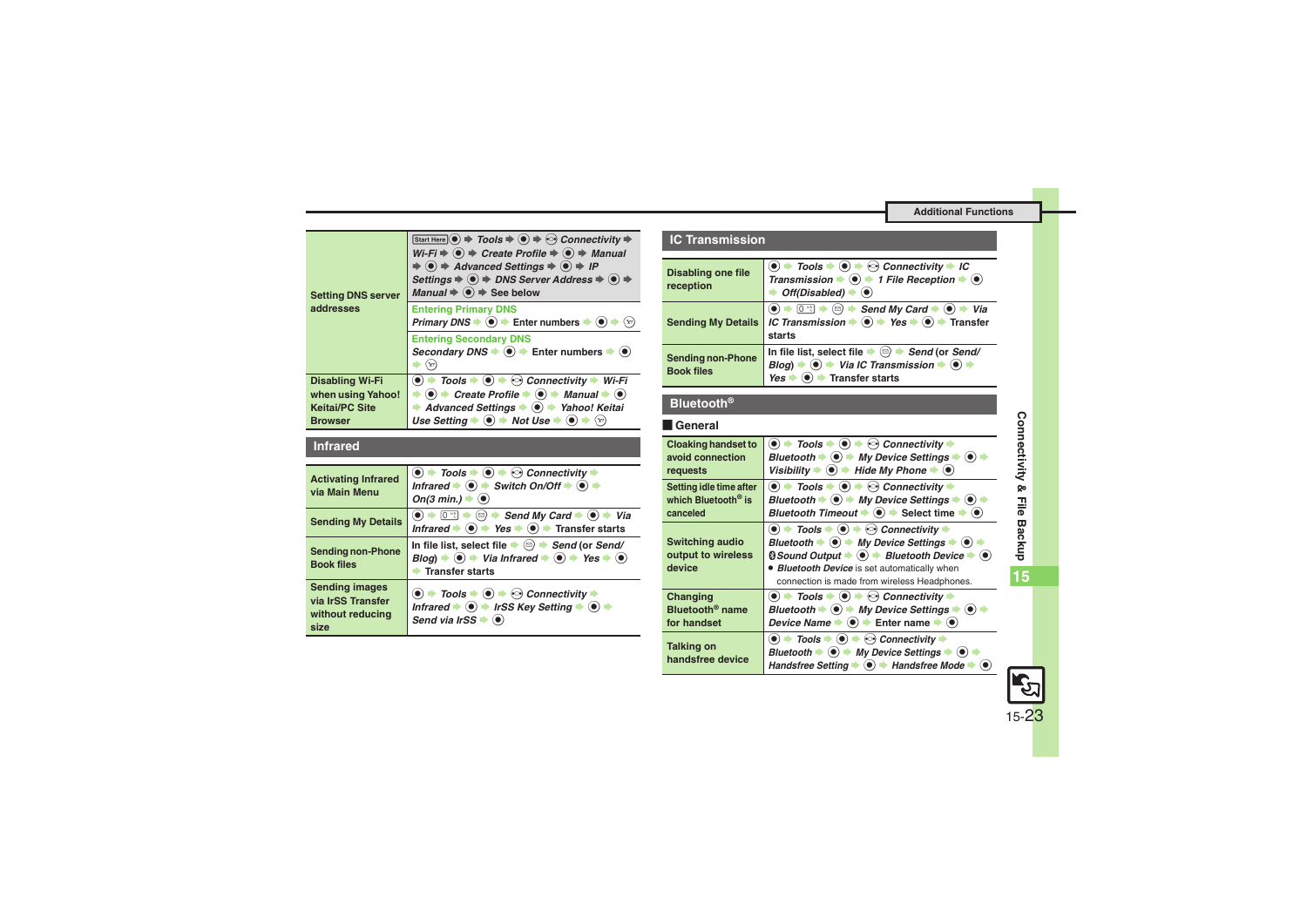#### **Additional Functions**

<span id="page-23-3"></span><span id="page-23-0"></span>

| <b>Avoiding connection</b>                                                                 |                                                                                                                                                                                                                                                                                                                                                                                                       | <b>Paired Devices</b>                       |
|--------------------------------------------------------------------------------------------|-------------------------------------------------------------------------------------------------------------------------------------------------------------------------------------------------------------------------------------------------------------------------------------------------------------------------------------------------------------------------------------------------------|---------------------------------------------|
| requests from<br>Bluetooth <sup>®</sup> -compatible<br>S! Applications in<br>Standby, etc. | $\bullet$ $\rightarrow$ Tools $\rightarrow$ $\bullet$ $\rightarrow$ $\odot$ Connectivity $\rightarrow$<br>Bluetooth $\blacktriangleright$ ( $\blacklozenge$ ) $\blacktriangleright$ My Device Settings $\blacktriangleright$ ( $\blacklozenge$ ) $\blacktriangleright$<br>S! Appli Request $\Rightarrow$ $\bullet$ $\Rightarrow$ Off $\Rightarrow$ $\circledcirc$                                     |                                             |
| Receiving<br>connection requests<br>while connected to a<br>device                         | $\bullet$ $\rightarrow$ Tools $\rightarrow$ $\bullet$ $\rightarrow$ $\odot$ Connectivity $\rightarrow$<br>Bluetooth $\Rightarrow$ ( $\bullet$ ) $\Rightarrow$ My Device Settings $\Rightarrow$ ( $\bullet$ ) $\Rightarrow$<br>Plural Connect Standby $\Rightarrow$ $\circledcirc$ $\Rightarrow$ On $\Rightarrow$ $\circledcirc$                                                                       | <b>Editing Paired</b><br><b>Device list</b> |
| Opening                                                                                    | $\textcircled{\bullet}$ $\textup{\textbf{+}}$ Tools $\textup{\textbf{+}}$ $\textcircled{\bullet}$ $\textup{\textbf{+}}$ $\textcircled{\bullet}$ Connectivity $\textup{\textbf{+}}$                                                                                                                                                                                                                    |                                             |
| Bluetooth <sup>®</sup> -related                                                            | Bluetooth $\Rightarrow$ ( $\bullet$ ) $\Rightarrow$ My Device Details $\Rightarrow$ ( $\bullet$ )                                                                                                                                                                                                                                                                                                     |                                             |
| handset properties                                                                         | • Press $\mathcal{P}$ to view service details.                                                                                                                                                                                                                                                                                                                                                        | <b>Disconnecting</b>                        |
| <b>Activating</b>                                                                          | $\bullet$ $\rightarrow$ Tools $\rightarrow$ $\bullet$ $\rightarrow$ $\odot$ Connectivity $\rightarrow$                                                                                                                                                                                                                                                                                                | devices                                     |
| Bluetooth <sup>®</sup> via                                                                 | Bluetooth $\Rightarrow$ ( $\bullet$ ) $\Rightarrow$ Switch On/Off $\Rightarrow$ ( $\bullet$ ) $\Rightarrow$ On                                                                                                                                                                                                                                                                                        | <b>Connecting devices</b>                   |
| <b>Main Menu</b>                                                                           | $\circledbullet$                                                                                                                                                                                                                                                                                                                                                                                      | supporting                                  |
|                                                                                            |                                                                                                                                                                                                                                                                                                                                                                                                       |                                             |
| Bluetooth <sup>®</sup> Watches                                                             |                                                                                                                                                                                                                                                                                                                                                                                                       | handsfree telephony                         |
| Synchronizing<br>Bluetooth <sup>®</sup> watch<br>with handset                              | $\bullet$ $\rightarrow$ Tools $\rightarrow$ $\odot$ $\rightarrow$ $\odot$ Connectivity $\rightarrow$<br>Bluetooth $\Rightarrow$ ( $\bullet$ ) $\Rightarrow$ Setting Watch $\Rightarrow$ ( $\bullet$ ) $\Rightarrow$ Set<br>BT-Watch Time $\Rightarrow$ ( $\bullet$ ) $\Rightarrow$ Yes $\Rightarrow$ ( $\bullet$ )                                                                                    | and audio output by<br>service              |
|                                                                                            | • Connect handset to a Bluetooth <sup>®</sup> watch beforehand.                                                                                                                                                                                                                                                                                                                                       |                                             |
| Enabling/disabling<br>Bluetooth <sup>®</sup> watch                                         | $\textcircled{\bullet}$ $\Rightarrow$ Tools $\Rightarrow$ $\textcircled{\bullet}$ $\Rightarrow$ Connectivity $\Rightarrow$<br>Bluetooth $\blacktriangleright$ ( $\blacklozenge$ ) $\blacktriangleright$ Setting Watch $\blacktriangleright$ ( $\blacklozenge$ ) $\blacktriangleright$<br>Notification $\Rightarrow$ ( $\bullet$ ) $\Rightarrow$ Select item $\Rightarrow$ ( $\bullet$ ) $\Rightarrow$ | Specifying a                                |
| responses                                                                                  | Permit or Prohibit $\blacktriangleright$ ( $\blacklozenge$ )<br>• Register a Bluetooth® watch beforehand.                                                                                                                                                                                                                                                                                             | preferred device<br>for wireless            |

<span id="page-23-7"></span><span id="page-23-6"></span><span id="page-23-5"></span><span id="page-23-4"></span>

| <b>Editing Paired</b><br><b>Device list</b>                                                      | Start Here $\odot$ $\Rightarrow$ Tools $\Rightarrow$ $\odot$ $\Rightarrow$ $\odot$ Connectivity $\Rightarrow$<br>Bluetooth $\Rightarrow$ $\circledast$ $\Rightarrow$ Paired Devices $\Rightarrow$ $\circledast$ $\Rightarrow$<br>Select device $\Rightarrow$ $\textcircled{r}$ $\Rightarrow$ See below                                                                                                                                                                                         |
|--------------------------------------------------------------------------------------------------|------------------------------------------------------------------------------------------------------------------------------------------------------------------------------------------------------------------------------------------------------------------------------------------------------------------------------------------------------------------------------------------------------------------------------------------------------------------------------------------------|
|                                                                                                  | <b>Renaming Paired Devices</b><br>Change Name $\blacktriangleright$ ( $\blacklozenge$ ) $\blacktriangleright$ Enter name $\blacktriangleright$ ( $\blacklozenge$ )                                                                                                                                                                                                                                                                                                                             |
|                                                                                                  | <b>Deleting Paired Devices</b><br>Delete $\Rightarrow$ ( $\bullet$ ) $\Rightarrow$ Yes $\Rightarrow$ ( $\bullet$ )<br>. To delete a device connected to handset, choose<br>Yes and press $(•)$ .                                                                                                                                                                                                                                                                                               |
| <b>Disconnecting</b><br>devices                                                                  | $\textcircled{\bullet}$ $\textup{\textbf{+}}$ Tools $\textup{\textbf{+}}$ $\textcircled{\bullet}$ $\textup{\textbf{+}}$ $\textcircled{\bullet}$ Connectivity $\textup{\textbf{+}}$<br>Bluetooth $\Rightarrow$ ( $\bullet$ ) $\Rightarrow$ Paired Devices $\Rightarrow$ ( $\bullet$ ) $\Rightarrow$<br>Select connected device $\bullet$ ( $\bullet$ )                                                                                                                                          |
| <b>Connecting devices</b><br>supporting<br>handsfree telephony<br>and audio output by<br>service | $\textcircled{\bullet}$ $\Rightarrow$ Tools $\Rightarrow$ $\textcircled{\bullet}$ $\Rightarrow$ Connectivity $\Rightarrow$<br>Bluetooth $\blacktriangleright$ ( $\blacklozenge$ ) $\blacktriangleright$ Paired Devices $\blacktriangleright$ ( $\blacklozenge$ ) $\blacktriangleright$<br>Select device $\blacktriangleright \textcircled{e}$ $\blacktriangleright$ Select Service $\blacktriangleright$ (0) $\blacktriangleright$<br>Handsfree function or Audio function $\bullet$ $\bullet$ |
| Specifying a<br>preferred device<br>for wireless<br>connection                                   | Start Here $\odot$ $\Rightarrow$ Tools $\Rightarrow$ $\odot$ $\Rightarrow$ $\odot$ Connectivity $\Rightarrow$<br>Bluetooth $\Rightarrow$ $\circledast$ $\Rightarrow$ Paired Devices $\Rightarrow$ $\circledast$ $\Rightarrow$<br>Select device $\Rightarrow$ $\textcircled{2} \Rightarrow$ Set to Prior Connect $\Rightarrow$<br>$\left( \bullet \right) \Rightarrow$ See below                                                                                                                |
|                                                                                                  | <b>For Handsfree Telephony</b><br>Handsfree On $\blacktriangleright$ ( $\blacklozenge$ )<br>· For Handsfree On, specified device reconnects to<br>handset when placing/receiving calls.                                                                                                                                                                                                                                                                                                        |
|                                                                                                  | <b>For Audio Output</b><br>Audio On $\blacktriangleright$ ( $\blacklozenge$ )<br>. For <b>Audio On</b> , Media Player/TV audio output is<br>redirected to specified device automatically when<br>Sound Output is set to <b>Bluetooth Device</b> .                                                                                                                                                                                                                                              |

<span id="page-23-2"></span><span id="page-23-1"></span>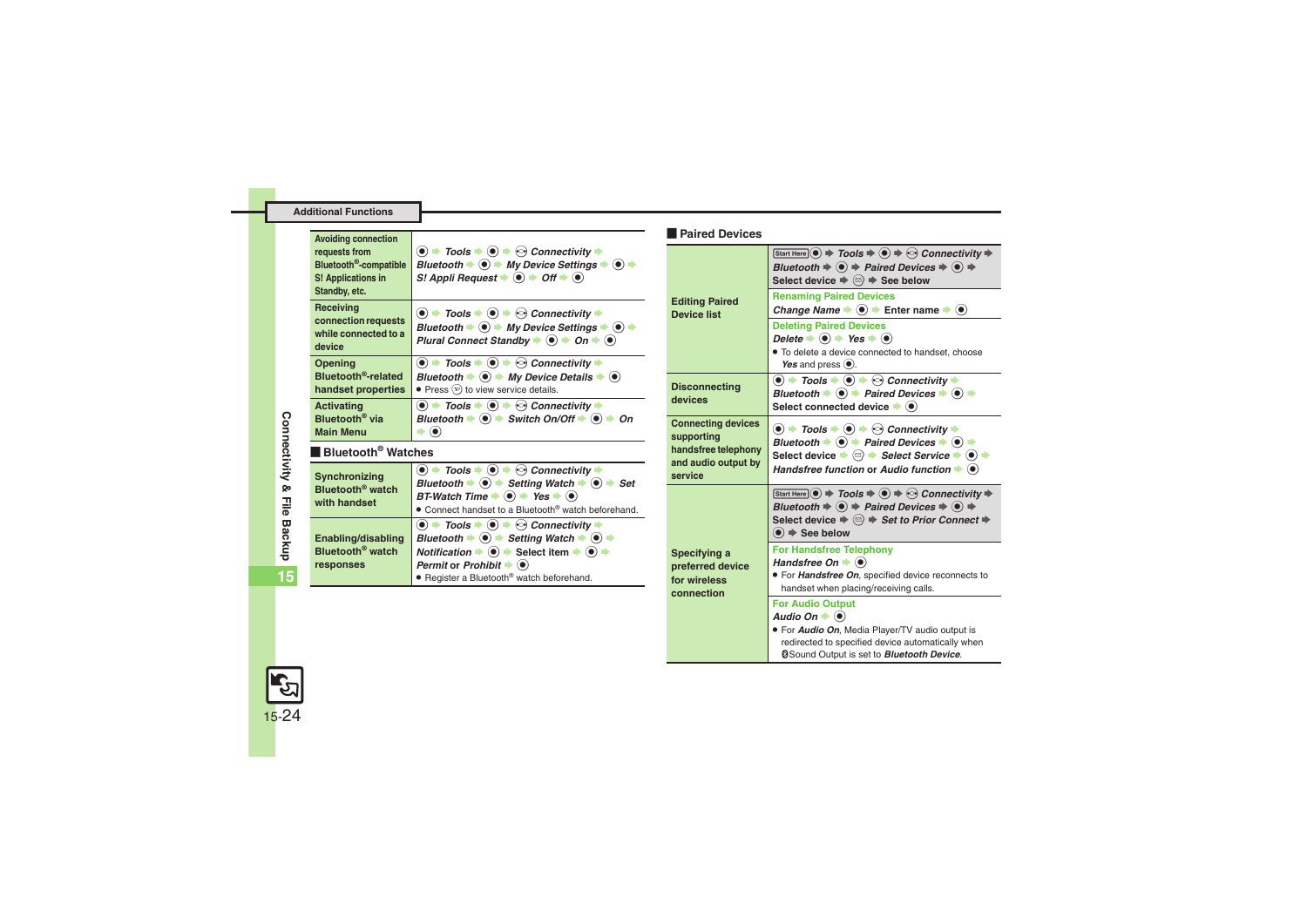#### **Example Sending Files**

<span id="page-24-0"></span>

|                                               | Sending My Details <i>Bluetooth</i> $\Rightarrow$ © $\Rightarrow$ Send My Card $\Rightarrow$ © $\Rightarrow$ Yia<br>$\bullet$ $\bullet$ Transfer starts                                                                                                                                                      |
|-----------------------------------------------|--------------------------------------------------------------------------------------------------------------------------------------------------------------------------------------------------------------------------------------------------------------------------------------------------------------|
| <b>Sending non-Phone</b><br><b>Book files</b> | In file list, select file $\Rightarrow$ $\textcircled{}} \Rightarrow$ Send (or Send/<br>Blog) $\Rightarrow$ $\textcircled{i} \Rightarrow$ Via Bluetooth $\Rightarrow$ $\textcircled{i} \Rightarrow$ Select<br>device $\bullet$ ( $\bullet$ ) $\bullet$ Yes $\bullet$ ( $\bullet$ ) $\bullet$ Transfer starts |

#### <span id="page-24-1"></span>**Backup**

#### [ **Backup & Restore**

<span id="page-24-3"></span><span id="page-24-2"></span>

| Backing up all<br>items            | Settings $\bullet$ ( $\bullet$ ) $\bullet$ $\odot$ Phone/ $\bullet$<br>Backup/Restore $\bullet$ $\bullet$ $\bullet$ Backup All Items $\bullet$<br>$\bullet$ $\bullet$ Enter Handset Code $\bullet$ $\bullet$ $\bullet$ Yes $\bullet$ $\bullet$<br>$Yes \rightarrow (•) \rightarrow Backup$ complete $\rightarrow (•)$                                                                          |
|------------------------------------|------------------------------------------------------------------------------------------------------------------------------------------------------------------------------------------------------------------------------------------------------------------------------------------------------------------------------------------------------------------------------------------------|
| <b>Encoding data for</b><br>backup | Settings $\bullet$ ( $\bullet$ ) $\bullet$ ( $\bullet$ ) Phone/ $\Box$<br>Backup/Restore → (•) → Settings/Manage →<br>Encode Settings $\Rightarrow$ ( $\bullet$ ) $\Rightarrow$ Select item $\Rightarrow$<br>$On \rightarrow \odot$<br>. Available for Phone Book, Messaging folders,<br>Calendar and Tasks.                                                                                   |
| <b>Restoring all items</b>         | Settings $\bullet$ ( $\bullet$ ) $\bullet$ ( $\circ$ ) Phone/ $\Box$ $\bullet$<br>Backup/Restore $\blacktriangleright$ ( $\blacklozenge$ ) $\blacktriangleright$ Restore All Items $\blacktriangleright$<br>Enter Handset Code $\Rightarrow$ ( $\bullet$ ) $\Rightarrow$ Yes $\Rightarrow$ ( $\bullet$ )<br>$Yes \rightarrow \textcircled{\bullet} \rightarrow$ Restore complete $\rightarrow$ |

#### <span id="page-24-4"></span>**E** Backup Files

<span id="page-24-5"></span>

| <b>Deleting backup</b><br>files | $\bullet$ $\rightarrow$ Settings $\rightarrow$ $\odot$ $\rightarrow$ $\odot$ Phone/ $\rightarrow$                                                                          |
|---------------------------------|----------------------------------------------------------------------------------------------------------------------------------------------------------------------------|
|                                 | Backup/Restore $\bullet$ $\bullet$ > Settings/Manage                                                                                                                       |
|                                 | $\langle \bullet \rangle$ File Management $\Rightarrow$ $\langle \bullet \rangle$ $\Rightarrow$ Select item $\Rightarrow$                                                  |
|                                 | $\textcircled{\textbf{I}}$ $\blacktriangleright$ Select file $\blacktriangleright$ $\textcircled{\textbf{I}}$ $(\blacksquare/\blacksquare)$ $\blacktriangleright$ Complete |
|                                 | selection $\Rightarrow$ $\hat{P}$ $\Rightarrow$ Yes $\Rightarrow$ (0)                                                                                                      |

### **S! Addressbook Back-up**

<span id="page-24-9"></span><span id="page-24-8"></span><span id="page-24-7"></span><span id="page-24-6"></span>

| <b>Canceling auto</b><br>synchronization            | $\bullet$ $\bullet$ Phone $\bullet$ $\bullet$ S! Addressbook Back-up<br>$\Rightarrow$ (0) $\Rightarrow$ Details $\Rightarrow$ (0) $\Rightarrow$ Auto Sync Settings $\Rightarrow$<br>$\bullet$ $\Rightarrow$ Set On/Off $\Rightarrow$ $\bullet$ $\Rightarrow$ Off $\Rightarrow$ $\bullet$                                                        |
|-----------------------------------------------------|-------------------------------------------------------------------------------------------------------------------------------------------------------------------------------------------------------------------------------------------------------------------------------------------------------------------------------------------------|
| <b>Changing auto</b><br>synchronization<br>settings | Start Here $\odot$ $\Rightarrow$ Phone $\Rightarrow$ $\odot$ $\Rightarrow$ S! Addressbook<br>Back-up $\Rightarrow$ $\circledast$ $\Rightarrow$ Details $\Rightarrow$ $\circledast$ $\Rightarrow$ Auto Sync<br>Settings $\Rightarrow$ $\circledbullet$ $\Rightarrow$ See below<br>• Set Set On/Off to On beforehand.                             |
|                                                     | <b>Changing Auto Sync Frequency</b><br>Set Frequency $\blacktriangleright$ ( $\blacklozenge$ ) $\blacktriangleright$ Select frequency $\blacktriangleright$ ( $\blacklozenge$ )<br>Enter/select date/time/day of the week $\blacktriangleright$ ( $\blacklozenge$ )<br>• For After Editing Ph.Book(10 min.), omit steps for<br>date, time, etc. |
|                                                     | <b>Changing Auto Sync Command</b><br>Sync Mode Setting $\bullet$ ( $\bullet$ ) $\bullet$ Select command<br>$\blacktriangleright$ (0)                                                                                                                                                                                                            |
| Confirming<br>password                              | $\textcircled{\tiny\rm F}\Rightarrow$ メニューリスト $\Rightarrow$ (•) $\Rightarrow$ My SoftBank $\Rightarrow$<br>$\bullet$ + English + $\bullet$ + Password confirmation<br>for S! Address Book $\blacktriangleright$ ( $\blacklozenge$ )<br>• Follow onscreen instructions.                                                                          |
| <b>Opening log</b>                                  | $\bullet$ $\bullet$ Phone $\bullet$ $\bullet$ S! Addressbook Back-up<br>$\Rightarrow$ (0) $\Rightarrow$ Details $\Rightarrow$ (0) $\Rightarrow$ Sync Log $\Rightarrow$ (0) $\Rightarrow$<br>Select record $\bullet$ ( $\bullet$ )                                                                                                               |
| <b>Deleting log</b><br>records                      | Start Here $\odot$ $\Rightarrow$ Phone $\Rightarrow$ $\odot$ $\Rightarrow$ S! Addressbook<br>Back-up $\Rightarrow$ $\circledcirc$ $\Rightarrow$ Details $\Rightarrow$ $\circledcirc$ $\Rightarrow$ Sync Log $\Rightarrow$<br>$\left( \bullet \right) \Rightarrow$ See below                                                                     |
|                                                     | <b>One Record</b><br>Select record $\Rightarrow$ $\textcircled{=}$ <i>Delete</i> $\Rightarrow$ $\textcircled{=}$ <i>Yes</i> $\Rightarrow$ $\textcircled{}$                                                                                                                                                                                      |
|                                                     | <b>All Records</b><br>$\textcircled{\scriptsize{\textcircled{\#}}}$ Delete All $\blacktriangleright$ (●) $\blacktriangleright$ Yes $\blacktriangleright$ (●)                                                                                                                                                                                    |
|                                                     |                                                                                                                                                                                                                                                                                                                                                 |

**15**

<span id="page-24-10"></span>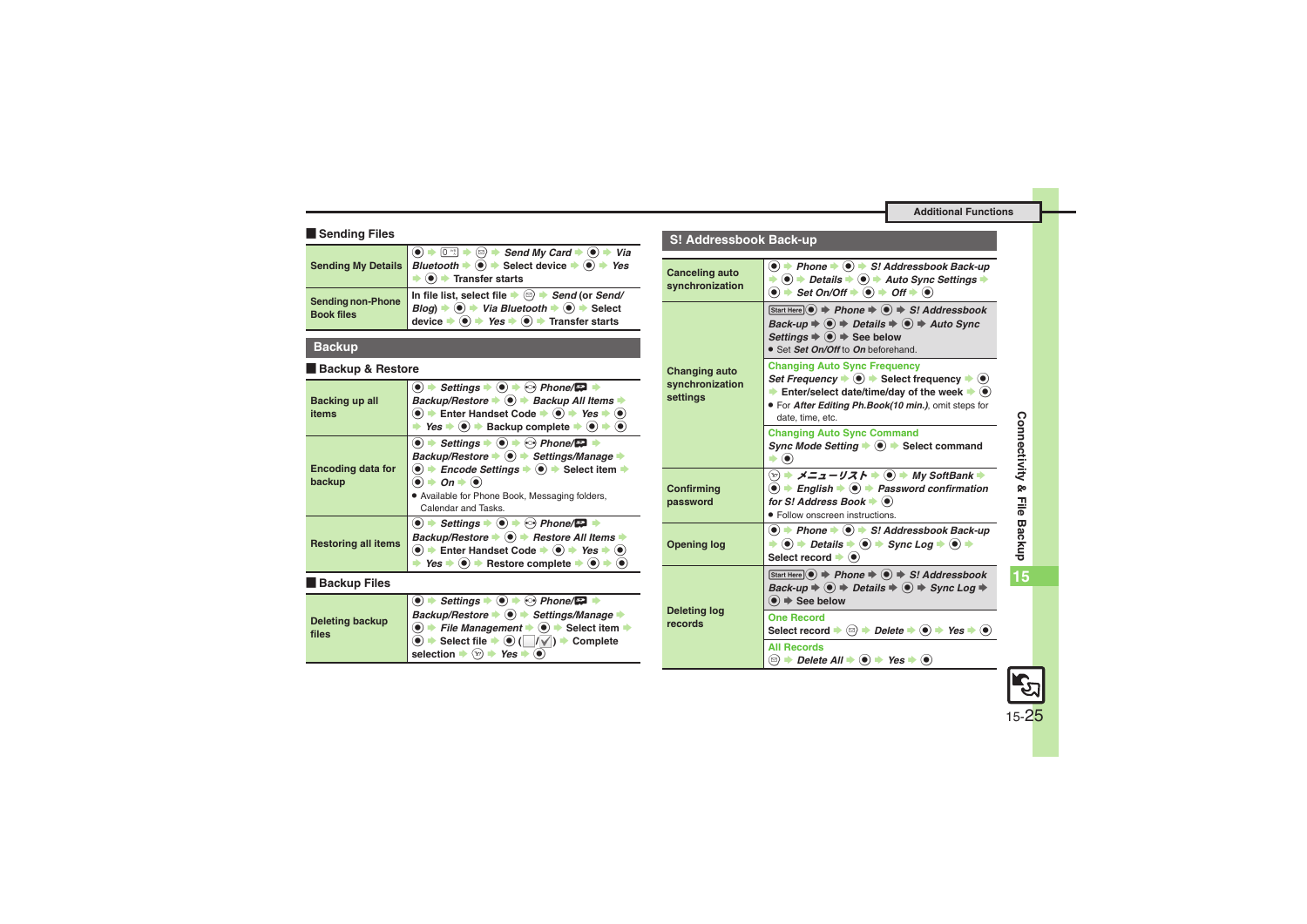## <span id="page-25-0"></span>**Troubleshooting**

#### **Wi-Fi**

#### 3 **Wi-Fi disconnects**

. Connection is interrupted automatically if Display goes dark after a period of inactivity; restored when Display reactivates.

#### 3 **Cannot connect to Wi-Fi**

. Depending on access point settings, handset may not connect to Wi-Fi when powered on outside 3G range. In this case, pass through the 3G service area carrying the handset and retry.

# 3 **Login page opens when using public wireless LAN service**

**•** Some public wireless LAN services require authentication via Direct Browser. Enter corresponding user ID/ password.

#### **File Transfer**

#### 3 **Some files are not received**

• If storage limit is reached during transfers, remaining files will not be received.

# <sup>3</sup>**Cannot receive/accept connection requests even when Infrared/ Bluetooth® is** *On*

- . Handset may not be in Standby.
- Keypad Lock/Function Lock may be active.
- **•** Software Update may be in progress.

#### 3 **Phone Book settings are lost**

- . One file transfer resets these settings:
- Category, Tone/Video, Illumination, Vibration, Secret
- Picture setting may be lost depending on image; send the image separately and reassign it.

#### 3 **Calendar/Tasks settings are lost**

- . One file transfer resets these settings:
	- Alarm Tone/Video, Secret, S! Friend's Status

#### 3 **Bookmarks are not saved properly**

- . Large Bookmarks may not be received correctly.
- . Streaming Bookmarks are saved as Yahoo! Keitai Bookmarks.



# 3 **Messages are not saved properly on handset**

- . Messages may not be received depending on the size.
- . Messages received via One File Transfer are saved to Other Documents folder and cannot be used as messages.
- . Sky Mail may be received as S! Mail when transferred from other SoftBank handsets via All File Transfer.
- In All File Transfers, overwriting messaging folders deletes sort keys.

# 3 **Messages are not saved properly on recipient devices**

- . Mail Notices are saved as messages, invalidating complete message retrieval.
- . When sending messages to other handset models via All File Transfer, Spam Folder messages may be saved to the incoming message folder.
- . When sending messages in Drafts to other handset models via All File Transfer, only the first entered recipient may remain or SMS addressed to multiple recipients may not be saved.



#### **Cannot find files in DCIM folder**

• Received files in DCIM folder are saved to Pictures folder.